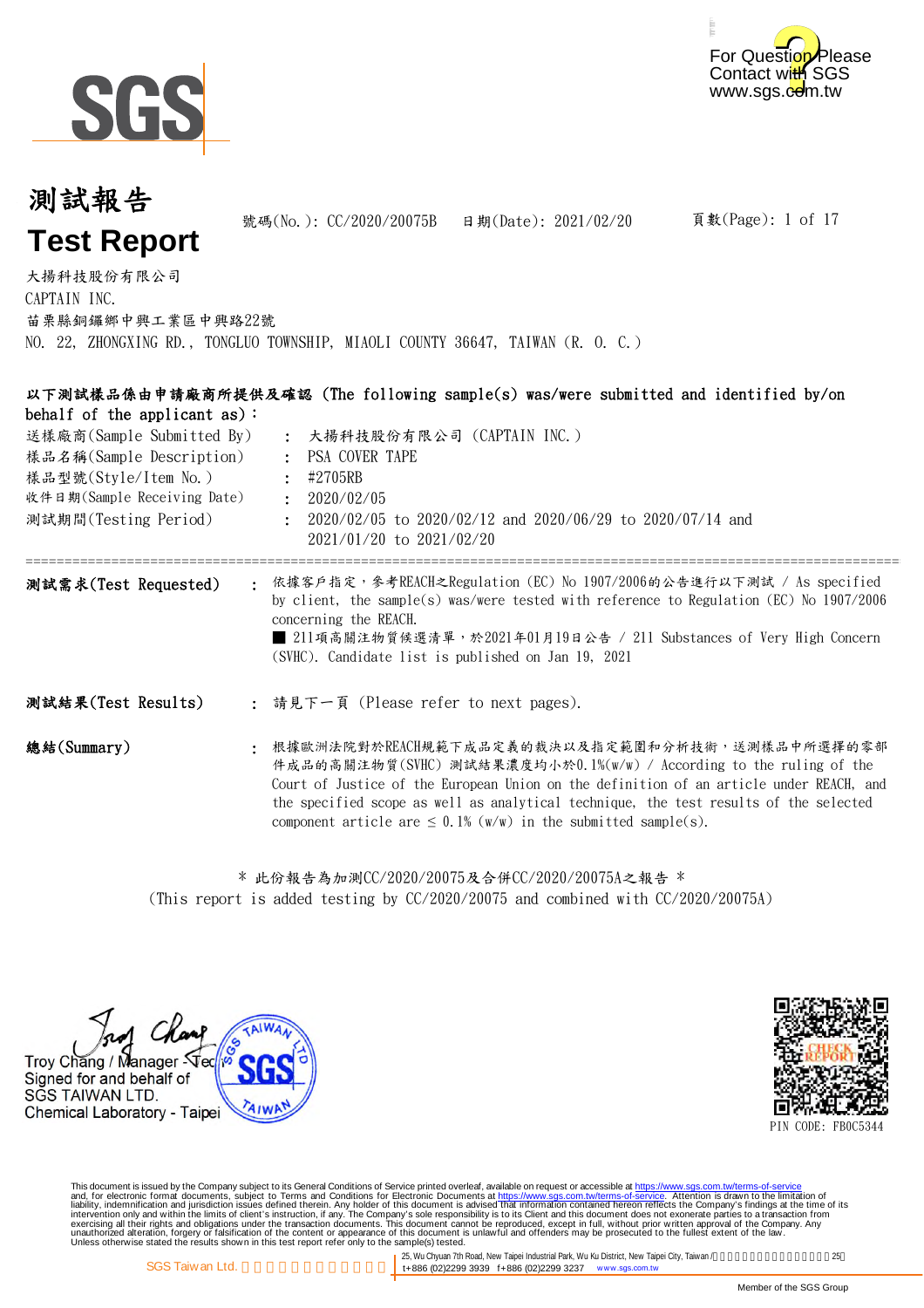

號碼(No.): CC/2020/20075B 日期(Date): 2021/02/20

大揚科技股份有限公司 CAPTAIN INC. 苗栗縣銅鑼鄉中興工業區中興路22號 NO. 22, ZHONGXING RD., TONGLUO TOWNSHIP, MIAOLI COUNTY 36647, TAIWAN (R. O. C.)

測試樣品(Test Sample): 透明/灰色塑膠膜及其上膠 (TRANSPARENT/GRAY PLASTIC FILM WITH ADHESIVE)

#### 測試方法(Test Method):

參考SGS內部方法RSTS-EE-SVHC-007,由感應耦合電漿發射光譜儀、紫外光可見光譜儀、氣相層析/質譜儀、液相層析/質譜 儀、氣相層析儀/火焰光度偵測器、液相層析/質譜儀/二極體陣列偵測器、超高效能液相層析串聯質譜儀進行分析。(SGS In-House method-RSTS-EE-SVHC-007. Analyzed by ICP-OES, UV-VIS, GC/MS, LC/MS, GC/FPD, LC/MS/DAD, UPLC-MSMS.)

#### 測試結果 (Test Results)

| No. | 物質名稱                                                                                                                    | RL                       | 濃度              |
|-----|-------------------------------------------------------------------------------------------------------------------------|--------------------------|-----------------|
|     | (Substance Name)                                                                                                        | $(\%)$                   | (Concentration) |
|     |                                                                                                                         |                          | $(\%)$          |
|     | 1. 4, 4' - 二氨基二苯甲烷 / 4, 4' - Diaminodiphenylmethane (MDA) (CAS No.: 101-77-9)                                           | 0.05                     | n. d.           |
|     | 2. 二甲苯麝香 / 5-tert-buty1-2, 4, 6-trinitro- m-xylene (Musk Xylene) (CAS No.: 81-<br>$15-2)$                               | 0.05                     | n.d.            |
|     | 3. 短鏈氯化石蠟 / Alkanes, C10-13, chloro (Short Chain Chlorinated Paraffins) (CAS<br>No.: $85535 - 84 - 8$ )                 | 0.05                     | n. d.           |
|     | 4.   蔥 / Anthracene (CAS No.: 120-12-7)                                                                                 | 0.05                     | n. d.           |
|     | 5.  鄰苯二甲酸丁苯甲酯 / BBP (Butyl Benzyl phthalate) (CAS No.: 85-68-7)                                                         | 0.05                     | n. d.           |
|     | 6. 氧化雙三丁基錫 / Bis(tributyltin)oxide (TBTO)*** (CAS No.: 56-35-9)                                                         |                          | n. d.           |
|     | 7. 五氧化二砷 / Diarsenic pentaoxide*** (CAS No.: 1303-28-2)                                                                 |                          | n. d.           |
|     | 8. 三氧化二砷 / Diarsenic trioxide*** (CAS No.: 1327-53-3)                                                                   | $\overline{\phantom{0}}$ | n. d.           |
|     | 9.  鄰苯二甲酸二丁酯 / DBP (Dibutyl phthalate) (CAS No.: 84-74-2)                                                               | 0.05                     | n. d.           |
|     | 10. 六溴環十二烷及所有主要被辨別出的異構物 / Hexabromocyclododecane (HBCDD) and all                                                        | 0.05                     | n.d.            |
|     | major diastereoisomers identified ( $\alpha$ - HBCDD, $\beta$ - HBCDD, $\gamma$ - HBCDD) (CAS No.:                      |                          |                 |
|     | $\left(25637 - 99 - 4 \text{ and } 3194 - 55 - 6 \left(134237 - 51 - 7, 134237 - 50 - 6, 134237 - 52 - 8\right)\right)$ |                          |                 |
|     | 11. 神酸氫鉛 / Lead hydrogen arsenate *** (CAS No.: 7784-40-9) (※1)                                                         | $\overline{\phantom{a}}$ | n. d.           |
|     | 12. 重鉻酸鈉 / Sodium dichromate*** (CAS No.: 7789-12-0; 10588-01-9(*))                                                     | $\overline{\phantom{0}}$ | n.d.            |
|     | 13. 三乙基砷酸酯 / Triethyl arsenate*** (CAS No.: 15606-95-8)                                                                 |                          | n. d.           |
|     | 14.  鄰苯二甲酸二 (2-乙基己基)酯 / DEHP (Bis (2-ethyl(hexyl) phthalate)) (CAS No.:                                                 | 0.05                     | n. d.           |
|     | $117 - 81 - 7$                                                                                                          |                          |                 |
|     | 15. 2, 4-二硝基甲苯 / 2, 4-Dinitrotoluene (CAS No.: 121-14-2)                                                                | 0.05                     | n. d.           |
|     | 16. 感油 / Anthracene oil (CAS No.: 90640-80-5) (**)                                                                      | 0.05                     | n. d.           |
|     | 17. 感油, 蔥糊 / Anthracene oil, anthracene paste (CAS No.: 90640-81-6) (**)                                                | 0.05                     | n. d.           |
|     | 18. 蔥油, 蔥糊, 蔥餾分 / Anthracene oil, anthracene paste, anthracene fraction (CAS                                            | 0.05                     | n. d.           |
|     | No.: $91995-15-2$ (**)                                                                                                  |                          |                 |

This document is issued by the Company subject to its General Conditions of Service printed overleaf, available on request or accessible at https://www.sgs.com.tw/terms-of-service<br>and, for electronic format documents, subj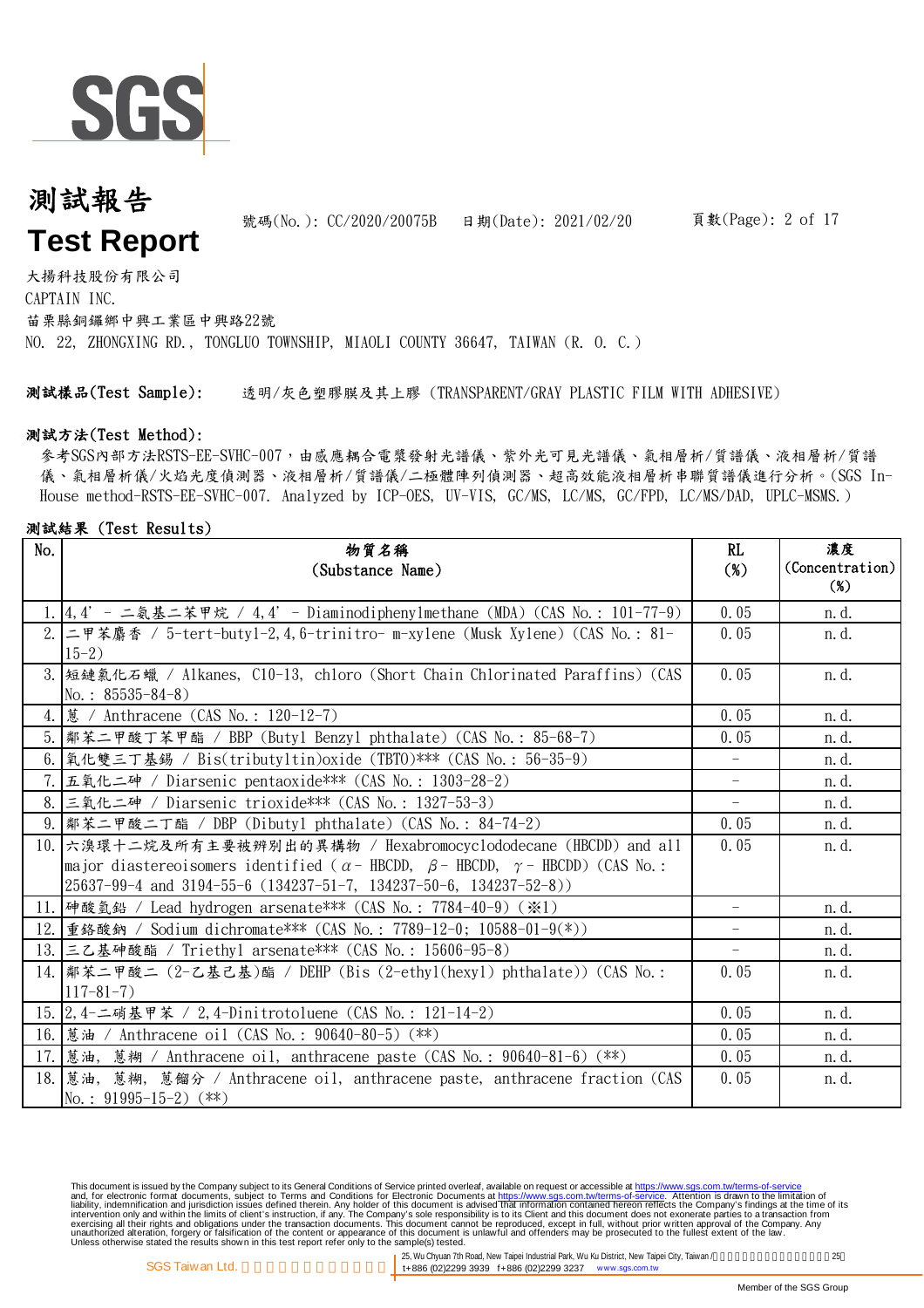

號碼(No.): CC/2020/20075B 日期(Date): 2021/02/20

大揚科技股份有限公司

CAPTAIN INC.

苗栗縣銅鑼鄉中興工業區中興路22號

NO. 22, ZHONGXING RD., TONGLUO TOWNSHIP, MIAOLI COUNTY 36647, TAIWAN (R. O. C.)

| No. | 物質名稱<br>(Substance Name)                                                                                                          | RL<br>$(\%)$             | 濃度<br>(Concentration) |
|-----|-----------------------------------------------------------------------------------------------------------------------------------|--------------------------|-----------------------|
|     | 19. 感油, 蔥糊, 輕油 / Anthracene oil, anthracene paste, distn. Lights (CAS No.:                                                        | 0.05                     | $(\%)$<br>n.d.        |
|     | $91995-17-4)$ (**)                                                                                                                |                          |                       |
|     | 20. 萬油,含蔥量少 / Anthracene oil, anthracene-low (CAS No.: 90640-82-7) (**)                                                           | 0.05                     | n.d.                  |
|     | 21.  鄰苯二甲酸二異丁酯 / DIBP (Di-isobutyl phthalate) (CAS No.: 84-69-5)                                                                  | 0.05                     | n.d.                  |
| 22. | 络酸鉛 / Lead chromate *** (CAS No.: 7758-97-6) (※5)                                                                                 | $\equiv$                 | n. d.                 |
|     | 23. 细络紅;顏色索引: 顏料紅104 / Lead chromate molybdate sulphate red*** (C. I.<br>Pigment Red 104) (CAS No.: 12656-85-8) (*5)              |                          | n.d.                  |
|     | 24. 络酸鉛;顏色索引: 顏料黃34 / Lead sulfochromate yellow*** (C.I. Pigment Yellow<br>34) (CAS No.: 1344-37-2) (*5)                          | $\equiv$                 | n.d.                  |
|     | 25. 煤瀝青, 高溫 / Pitch, coal tar, high-temp. (CAS No.: 65996-93-2) (**)                                                              | 0.05                     | n.d.                  |
|     | 26. 磷酸三 (2-氯乙基)酯 / Tris(2-chloroethyl) phosphate (TCEP) (CAS No.: 115-96-8)                                                       | 0.05                     | n. d.                 |
| 27. | 丙烯醯胺 / Acrylamide (CAS No.: 79-06-1)                                                                                              | 0.05                     | n.d.                  |
| 28. | 重鉻酸銨 / Ammonium dichromate *** (CAS No.: 7789-09-5)                                                                               |                          | n.d.                  |
|     | 29. 硼酸 / Boric acid*** (CAS No.: 10043-35-3; 11113-50-1)                                                                          |                          | n.d.                  |
| 30. | 無水四硼酸二鈉 / Disodium tetraborate, anhydrous*** (CAS No.: 1303-96-4, 1330-<br>$43-4, 12179-04-3)$                                    | $\qquad \qquad -$        | n.d.                  |
| 31. | 络酸鉀 / Potassium chromate *** (CAS No.: 7789-00-6)                                                                                 |                          | n.d.                  |
| 32. | 重鉻酸鉀 / Potassium dichromate*** (CAS No.: 7778-50-9)                                                                               |                          | n. d.                 |
|     | 33. 络酸鈉 / Sodium chromate*** (CAS No.: 7775-11-3)                                                                                 |                          | n.d.                  |
|     | 34. 水合硼酸鈉 / Tetraboron disodium heptaoxide, hydrate (CAS No.: 12267-73-1) (*2)                                                    | $\equiv$                 | n. d.                 |
|     | 35. 三氯乙烯 / Trichloroethylene (CAS No.: 79-01-6)                                                                                   | 0.05                     | n. d.                 |
|     | 36. 乙二醇乙醚 / 2-Ethoxyethanol (CAS No.: 110-80-5)                                                                                   | 0.05                     | n.d.                  |
| 37. | 乙二醇甲醚 / 2-Methoxyethanol (CAS No.: 109-86-4)                                                                                      | 0.05                     | n.d.                  |
| 38. | 從三氧化鉻與其它寡聚體生成的酸類: 鉻酸 / Acids generated from chromium trioxide                                                                     | $\qquad \qquad -$        | n. d.                 |
|     | and their oligomers: Chromic acid*** (CAS No.: 7738-94-5)                                                                         |                          |                       |
|     | 從三氧化鉻與其它寡聚體生成的酸類: 重鉻酸 / Acids generated from chromium<br>trioxide and their oligomers: Dichromic acid*** $(CAS No. : 13530-68-2)$ |                          | n.d.                  |
|     | 從三氧化鉻與其它寡聚體生成的酸類:鉻酸與重鉻酸的寡聚體 / Acids generated from                                                                                |                          | n.d.                  |
|     | chromium trioxide and their oligomers: Oligomers of chromic acid and dichromic                                                    |                          |                       |
|     | acid $(*1)$                                                                                                                       |                          |                       |
|     | 39. 三氧化鉻 / Chromium trioxide ***(CAS No.: 1333-82-0)                                                                              | $\overline{\phantom{0}}$ | n. d.                 |

This document is issued by the Company subject to its General Conditions of Service printed overleaf, available on request or accessible at https://www.sgs.com.tw/terms-of-service<br>and, for electronic format documents, subj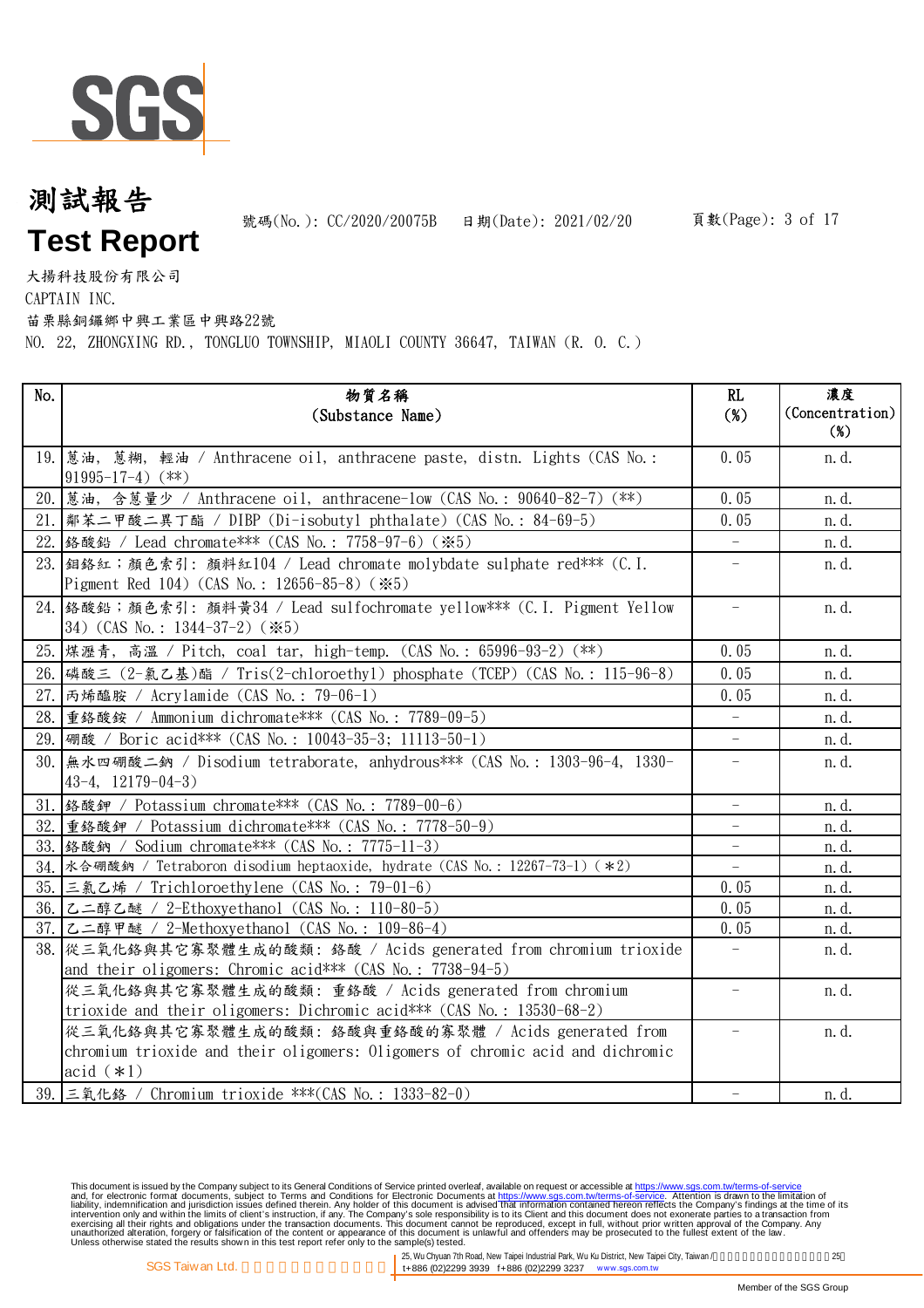

號碼(No.): CC/2020/20075B 日期(Date): 2021/02/20

大揚科技股份有限公司

CAPTAIN INC.

苗栗縣銅鑼鄉中興工業區中興路22號

NO. 22, ZHONGXING RD., TONGLUO TOWNSHIP, MIAOLI COUNTY 36647, TAIWAN (R. O. C.)

| No.  | 物質名稱<br>(Substance Name)                                                                                                                                                                                     | RL<br>$(\%)$                                         | 濃度<br>(Concentration)<br>$(\%)$ |
|------|--------------------------------------------------------------------------------------------------------------------------------------------------------------------------------------------------------------|------------------------------------------------------|---------------------------------|
|      |                                                                                                                                                                                                              |                                                      |                                 |
|      | 40. 碳酸鈷(二價) / Cobalt(II) carbonate*** (CAS No.: 513-79-1)                                                                                                                                                    |                                                      | n.d.                            |
|      | 41. 醋酸鈷(二價) / Cobalt(II) diacetate *** (CAS No.: 71-48-7)                                                                                                                                                    |                                                      | <u>n</u> .d.                    |
|      | 42. [硝酸鈷(二價) / Cobalt(II) dinitrate*** (CAS No.: 10141-05-6)                                                                                                                                                 | $\overline{\phantom{a}}$<br>$\overline{\phantom{0}}$ | n.d.                            |
|      | 43. 硫酸鈷(二價) / Cobalt(II) sulphate*** (CAS No.: 10124-43-3)<br>44. 1, 2, 3-三氯丙烷 / 1, 2, 3-trichloropropane (CAS No.: 96-18-4)                                                                                 | 0.05                                                 | n. d.<br>n. d.                  |
|      | 45. 鄰苯二甲酸二 (C6-8支鏈)烷基酯,富C7 / 1, 2-Benzenedicarboxylic acid, di-C6-8-<br>branched alkyl esters, C7-rich (DIHP) (CAS No.: 71888-89-6)                                                                          | 0.05                                                 | n. d.                           |
|      | 46.  鄰苯二甲酸二 (C7-11支鏈與直鏈)烷基酯 / 1, 2-Benzenedicarboxylic acid, di-C7-11-<br>branched and linear alkyl esters (DHNUP) (CAS No.: $68515-42-4$ )                                                                  | 0.05                                                 | n.d.                            |
|      | 47. N-甲基吡咯烷酮 / 1-methy1-2-pyrrolidone (CAS No.: 872-50-4)                                                                                                                                                    | 0.05                                                 | n.d.                            |
|      | 48. 乙二醇乙醚乙酸酯 / 2-ethoxyethyl acetate (CAS No.: 111-15-9)                                                                                                                                                     | 0.05                                                 | n.d.                            |
|      | 49.  聯氨 / Hydrazine (CAS No.: 7803-57-8; 302-01-2)                                                                                                                                                           | 0.05                                                 | n.d.                            |
|      | 50. 络酸鍶 / Strontium chromate*** (CAS No.: 7789-06-2)                                                                                                                                                         | $\equiv$                                             | n.d.                            |
|      | 51. 二氯化鈷 / Cobalt dichloride (CAS No.: 7646-79-9)                                                                                                                                                            | 0.005                                                | n.d.                            |
|      | 52. 1, 2-二氯乙烷 / 1, 2-Dichloroethane (CAS No.: 107-06-2)                                                                                                                                                      | 0.05                                                 | n.d.                            |
|      | 53. 4, 4'-亞甲雙 (2-氣苯胺) / 2, 2'-dichloro-4, 4'-methylenedianiline (MOCA) (CAS<br>No.: $101-14-4$ )                                                                                                             | 0.05                                                 | n.d.                            |
|      | 54.  鄰甲氧基苯胺 / 2-Methoxyaniline; o-Anisidine (CAS No.: 90-04-0)                                                                                                                                               | 0.05                                                 | n. d.                           |
|      | 55. 對特辛基苯酚 / 辛基酚 / 4-(1,1,3,3-tetramethylbutyl) phenol, (4-tert-<br>$Octy1phenol)$ (CAS No.: 140-66-9)                                                                                                       | 0.05                                                 | n. d.                           |
|      | 56. 矽酸鋁,耐火陶瓷纖維(主要成分濃度於可變範圍內)/ Aluminosilicate, Refractory<br>Ceramic Fibres <i>(oxides of aluminium and silicon are the main components present</i><br>(in the fibres) within variable concentration ranges) | 0.05                                                 | n.d.                            |
|      | 57. 神酸 / Arsenic acid*** (CAS No.: 7778-39-4)                                                                                                                                                                | $\equiv$                                             | n. d.                           |
|      | 58. 双(2-甲氧基乙基)醚 / Bis(2-methoxyethyl) ether (CAS No.: 111-96-6)                                                                                                                                              | 0.05                                                 | n.d.                            |
| 59.1 | 鄰苯二甲酸二甲氧基乙酯 / Bis(2-methoxyethyl) phthalate (CAS No.: 117-82-8)                                                                                                                                              | 0.05                                                 | n.d.                            |
|      | 60. 神酸鈣 / Calcium arsenate*** (CAS No.: 7778-44-1)                                                                                                                                                           | $\overline{\phantom{a}}$                             | n. d.                           |
|      | 61. 铬酸鉻 / Dichromium tris (chromate)*** (CAS No.: 24613-89-6)                                                                                                                                                | $\equiv$                                             | n.d.                            |
| 62.  | 甲醛與苯胺的寡聚體 / Formaldehyde, oligomeric reaction products with aniline<br>$(technical MDA) (CAS No. : 25214-70-4)$                                                                                              | 0.05                                                 | n.d.                            |

This document is issued by the Company subject to its General Conditions of Service printed overleaf, available on request or accessible at https://www.sgs.com.tw/terms-of-service<br>and, for electronic format documents, subj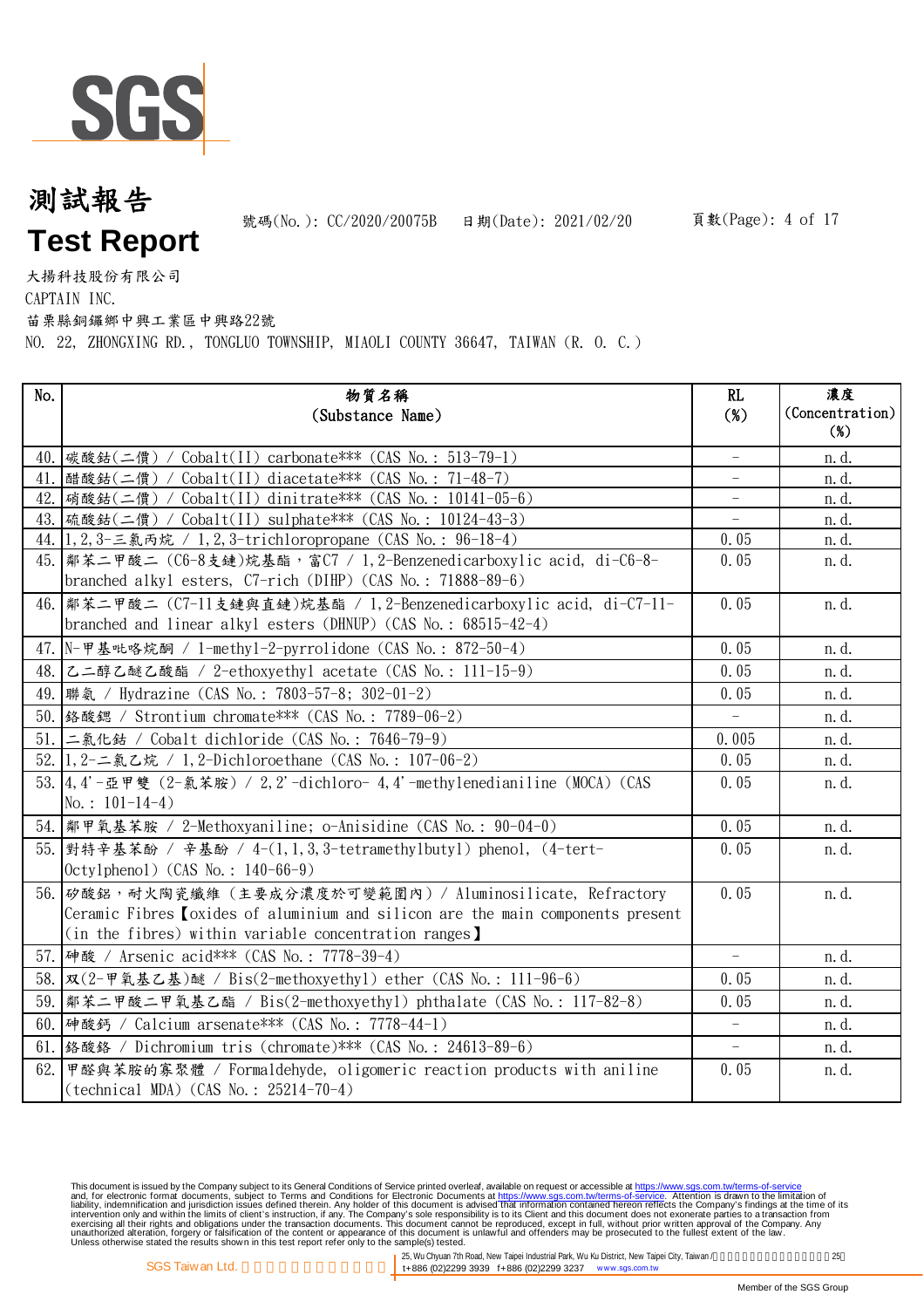

號碼(No.): CC/2020/20075B 日期(Date): 2021/02/20

大揚科技股份有限公司

CAPTAIN INC.

苗栗縣銅鑼鄉中興工業區中興路22號

NO. 22, ZHONGXING RD., TONGLUO TOWNSHIP, MIAOLI COUNTY 36647, TAIWAN (R. O. C.)

| No. | 物質名稱                                                                                          | RL     | 濃度              |
|-----|-----------------------------------------------------------------------------------------------|--------|-----------------|
|     | (Substance Name)                                                                              | $(\%)$ | (Concentration) |
|     |                                                                                               |        | $(\%)$          |
|     | 63. 疊氮化鉛 / Lead diazide, Lead azide*** (CAS No.: 13424-46-9)                                  |        | n. d.           |
|     | 64. 苦味酸鉛 / Lead dipicrate*** (CAS No.: 6477-64-1)                                             |        | n.d.            |
| 65. | 中性斯蒂酚酸鉛 / Lead styphnate *** (CAS No.: 15245-44-0)                                            |        | n. d.           |
|     | 66. N, N-二甲基乙醯胺 / N, N-dimethylacetamide (DMAC) (CAS No.: 127-19-5)                           | 0.05   | n. d.           |
|     | 67. 入氫氧化五鉻酸鋅 / Pentazinc chromate octahydroxide*** (CAS No.: 49663-84-5)                      |        | n. d.           |
|     | 68. 酚酞 / Phenolphthalein (CAS No.: 77-09-8)                                                   | 0.05   | n. d.           |
|     | 69. [氫氧化鉻酸鋅鉀 / Potassium hydroxyoctaoxodizincatedi- chromate*** (CAS No.:<br>$11103 - 86 - 9$ |        | n.d.            |
|     | 70. 神酸鉛 / Trilead diarsenate*** (CAS No.: 3687-31-8) (※1)                                     |        | n. d.           |
|     | 71. 结矽酸鋁, 耐火陶瓷纖維 (主要成分濃度於可變範圍內) / Zirconia Aluminosilicate,                                   | 0.05   | n. d.           |
|     | Refractory Ceramic Fibres [oxides of aluminium, silicon and zirconium are the                 |        |                 |
|     | main components present (in the fibres) within variable concentration ranges)                 |        |                 |
| 72. | 鹼性藍 26 [內含≥ 0.1% 的米氏酮或米氏鹼] / [4-[[4-anilino-1-naphthyl] [4-                                   | 0.05   | n. d.           |
|     | (dimethylamino) phenyl] methylene] cyclohexa-2,5-dien-1-ylidene]                              |        |                 |
|     | dimethylammonium chloride (C.I. Basic Blue 26) (CAS No.: 2580-56-5) [with $\ge$               |        |                 |
|     | 0.1% of Michler's ketone or Michler's base]                                                   |        |                 |
|     | 73. 鹼性紫 3 [內含≥ 0.1% 的米氏酮或米氏鹼] / [4-[4,4'-bis(dimethylamino)                                   | 0.05   | n.d.            |
|     | [benzhydrylidene] cyclohexa-2,5-dien-1-ylidene] dimethylammonium chloride (C.I.               |        |                 |
|     | Basic Violet 3) (CAS No.: 548-62-9) [with $\geq$ 0.1% of Michler's ketone or                  |        |                 |
|     | Michler's base]                                                                               |        |                 |
|     | 74. 三甘醇二甲醚 / 1,2-bis (2-methoxyethoxy) ethane (TEGDME; triglyme) (CAS No.:                    | 0.05   | n. d.           |
|     | $112 - 49 - 2$ )                                                                              |        |                 |
|     | 75. 乙二醇二甲醚 / 1,2-dimethoxyethane; ethylene glycol dimethyl ether (EGDME) (CAS                 | 0.05   | n.d.            |
|     | No.: $110-71-4$ )                                                                             |        |                 |
|     | 76. 異氰尿酸三縮水甘油酯 / TGIC (1,3,5-tris(oxiranylmethyl)-1,3,5-triazine-2,4,6                        | 0.05   | n.d.            |
|     | $(1H, 3H, 5H)$ -trione) (CAS No.: 2451-62-9)                                                  |        |                 |
|     | 77. 異氰尿酸β-三縮水甘油酯 / β-TGIC (1,3,5-tris [(2S and 2R)-2,3-epoxypropy1]-                          | 0.05   | n.d.            |
|     | 1, 3, 5-triazine-2, 4, 6- (1H, 3H, 5H)-trione) (CAS No.: 59653-74-6) ( $\divideontimes$ 3)    |        |                 |
| 78. | a, a-二[(二甲氨基)苯基]-4-甲氨基苯甲醇 [內含≥ 0.1% 的米氏酮或米氏鹼] / 4,4'-                                         | 0.05   | n.d.            |
|     | bis (dimethylamino)-4''-(methylamino) trityl alcohol (CAS No.: $561-41-1$ ) [with             |        |                 |
|     | $\geq$ 0.1% of Michler's ketone or Michler's base]                                            |        |                 |
|     |                                                                                               |        |                 |

This document is issued by the Company subject to its General Conditions of Service printed overleaf, available on request or accessible at https://www.sgs.com.tw/terms-of-service<br>and, for electronic format documents, subj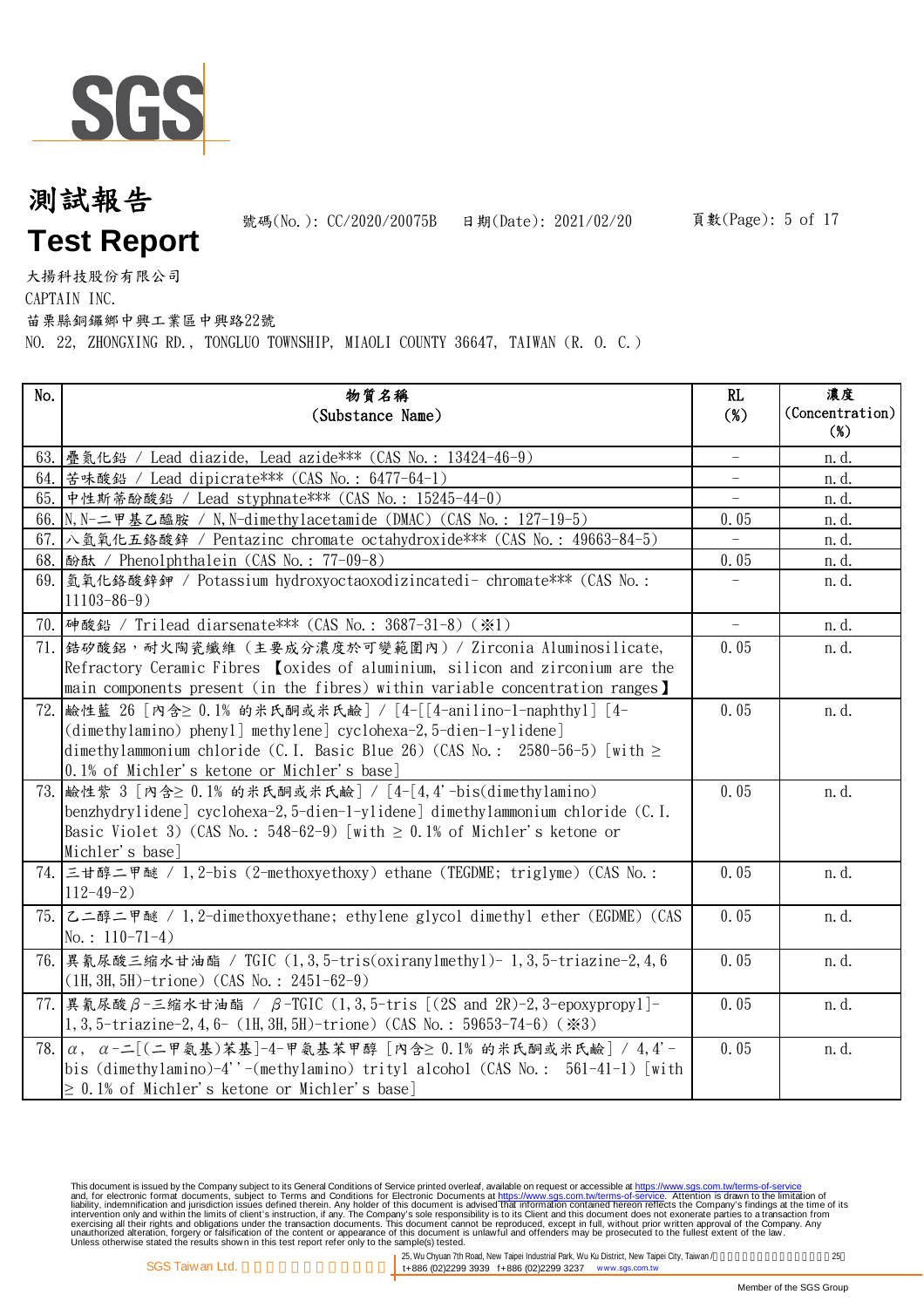

號碼(No.): CC/2020/20075B 日期(Date): 2021/02/20

大揚科技股份有限公司

CAPTAIN INC.

苗栗縣銅鑼鄉中興工業區中興路22號

NO. 22, ZHONGXING RD., TONGLUO TOWNSHIP, MIAOLI COUNTY 36647, TAIWAN (R. O. C.)

| No. | 物質名稱<br>(Substance Name)                                                                                                                                                                                                                                                                                                                                      | RL<br>$(\%)$ | 濃度<br>(Concentration)<br>$(\%)$ |
|-----|---------------------------------------------------------------------------------------------------------------------------------------------------------------------------------------------------------------------------------------------------------------------------------------------------------------------------------------------------------------|--------------|---------------------------------|
|     | 79. 4. 4' -   (N, N- ニ甲氨基) 二苯甲酮 (米氏酮) / 4. 4' -bis (dimethylamino) benzophenone<br>(Michler's ketone) $(CAS No. : 90-94-8)$                                                                                                                                                                                                                                   | 0.05         | n.d.                            |
|     | 80. 三氧化二硼 / Diboron trioxide*** (CAS No.: 1303-86-2)                                                                                                                                                                                                                                                                                                          |              | n. d.                           |
| 81. | 甲醯胺 / Formamide (CAS No.: 75-12-7)                                                                                                                                                                                                                                                                                                                            | 0.05         | n. d.                           |
| 82. | 甲基磺酸鉛 / Lead(II) bis(methanesulfonate)*** (CAS No.: 17570-76-2)                                                                                                                                                                                                                                                                                               |              | n. d.                           |
|     | 83. 4, 4'-(对二甲氨基)二苯基甲烷 (米氏鹼) / N, N, N', N'-tetramethyl-4, 4'-<br>methylenedianiline (Michler's base) $(CAS No. : 101-61-1)$                                                                                                                                                                                                                                  | 0.05         | n. d.                           |
|     | $84.$ 溶劑藍 4 「內含≥ 0.1% 的米氏酮或米氏鹼] / α, α-Bis[4-(dimethylamino) phenyl]-4<br>(phenylamino) naphthalene-1-methanol (C. I. Solvent Blue 4) (CAS No.: 6786-83-<br>0) [with $\geq$ 0.1% of Michler's ketone or Michler's base]                                                                                                                                       | 0.05         | n. d.                           |
|     | 85. [1, 2-苯二羧酸根合]二氧化三鉛 / [Phthalato(2-)] dioxotrilead*** (CAS No.: 69011-<br>$06-9)$                                                                                                                                                                                                                                                                          |              | n.d.                            |
|     | 86. 支鏈和直鏈1, 2-苯二羧二戊酯 / 1, 2-Benzenedicarboxylic acid, dipentylester,<br>branched and linear $(CAS No. : 84777-06-0)$                                                                                                                                                                                                                                          | 0.05         | n.d.                            |
|     | 87. 乙二醇二乙醚 / 1,2-Diethoxyethane (CAS No.: 629-14-1)                                                                                                                                                                                                                                                                                                           | 0.05         | n. d.                           |
|     | 88. 正丙基溴 / 1-bromopropane (CAS No.: 106-94-5)                                                                                                                                                                                                                                                                                                                 | 0.05         | n. d.                           |
|     | 89. 3-乙基-2-甲基-2-(3-甲基丁基)-1, 3-惡唑烷 / 3-ethy1-2-methy1-2-(3-methy1buty1)-<br>1,3-oxazolidine (CAS No.: 143860-04-2)                                                                                                                                                                                                                                             | 0.05         | n. d.                           |
|     | 90. 4-(1,1,3,3-四甲基丁基)苯酚, 乙氧基「以及所有的被定義的物質,未知成分或可變成分<br>的物質,聚合物和同系物] / $4-(1, 1, 3, 3$ -tetramethylbutyl) phenol, ethoxylated<br>[covering well-defined substances and UVCB substances, polymers and homologues]                                                                                                                                                | 0.05         | n.d.                            |
|     | 91. 4, 4'-二氨基-3, 3'-二甲基聯苯基甲烷 / 4, 4'-methylenedi-o-toluidine (CAS No.: 838-<br>$88-0)$                                                                                                                                                                                                                                                                        | 0.05         | n. d.                           |
|     | 92. 4, 4'-二氨基二苯醚 / 4, 4'-oxydianiline and its salts (CAS No.: 101-80-4)                                                                                                                                                                                                                                                                                       | 0.05         | n. d.                           |
|     | 93. 4-苯基偶氮基苯胺 / 4-Aminoazobenzene (CAS No.: 60-09-3)                                                                                                                                                                                                                                                                                                          | 0.05         | n. d.                           |
|     | 94. 2.4-二氨基甲苯 / 4-methyl-m-phenylenediamine (2.4-toluenediamine) (CAS No.: 95-80-7)                                                                                                                                                                                                                                                                           | 0.05         | n. d.                           |
|     | 95. 分支或線性的壬基酚, 包括含有9個碳烷基鏈的所有獨立的同分異構體和所有含有線性或分支9個碳烷<br>基鏈的UVCB物質 / 4-Nonylphenol, branched and linear [substances with a linear and/or<br>branched alkyl chain with a carbon number of 9 covalently bound in position 4 to phenol,<br>covering also UVCB- and well-defined substances which include any of the individual<br>isomers or a combination thereof] | 0.05         | n.d.                            |

This document is issued by the Company subject to its General Conditions of Service printed overleaf, available on request or accessible at https://www.sgs.com.tw/terms-of-service<br>and, for electronic format documents, subj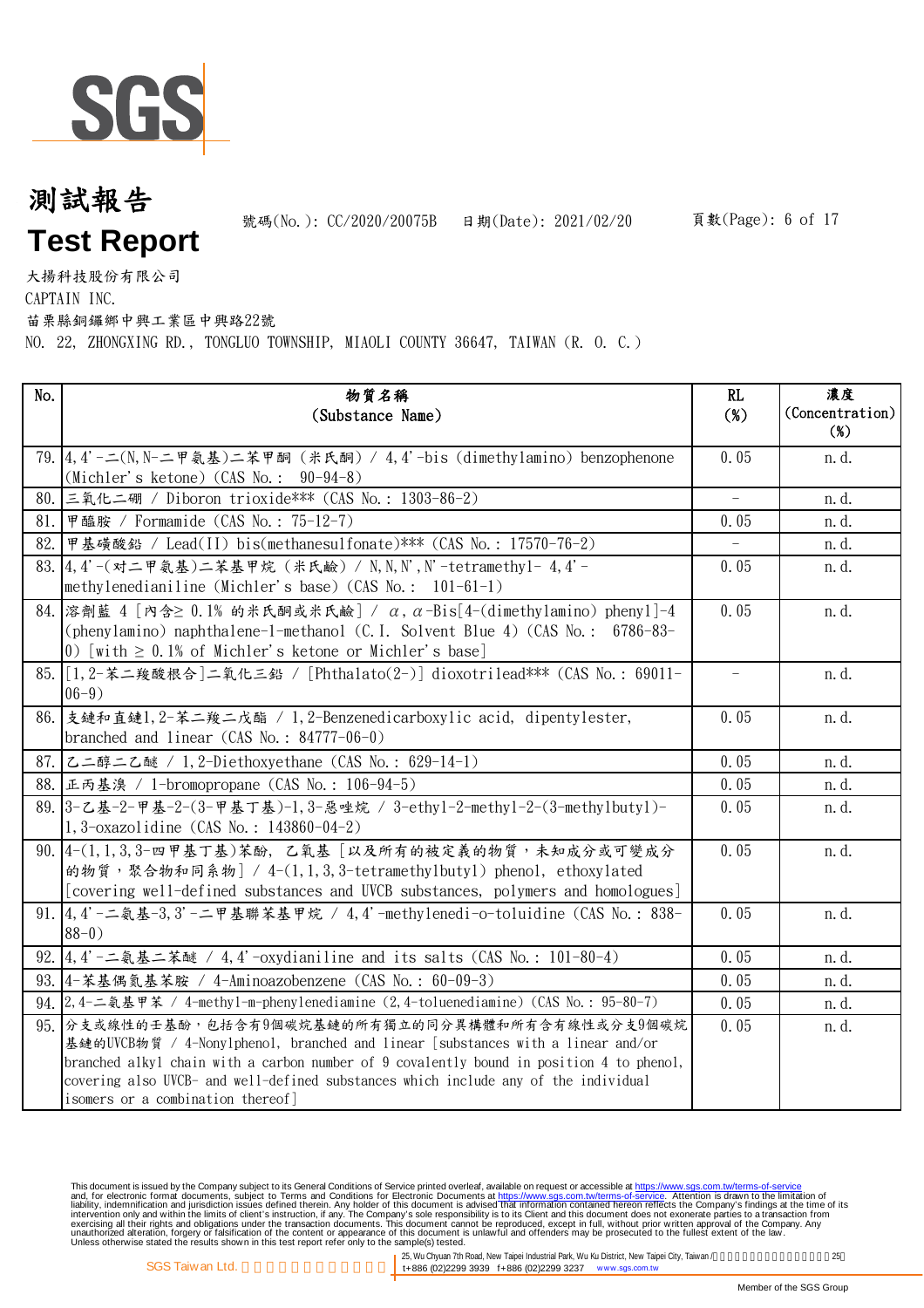

號碼(No.): CC/2020/20075B 日期(Date): 2021/02/20

大揚科技股份有限公司

CAPTAIN INC.

苗栗縣銅鑼鄉中興工業區中興路22號

NO. 22, ZHONGXING RD., TONGLUO TOWNSHIP, MIAOLI COUNTY 36647, TAIWAN (R. O. C.)

| No.  | 物質名稱<br>(Substance Name)                                                                | RL<br>$(\%)$             | 濃度<br>(Concentration)<br>$(\%)$ |
|------|-----------------------------------------------------------------------------------------|--------------------------|---------------------------------|
|      | 96. 3-甲基-6-甲氧基苯胺 / 6-methoxy-m-toluidine (p-cresidine) (CAS No.: 120-71-8)              | 0.05                     | n. d.                           |
|      | 97. 城式醋酸鉛 / Acetic acid, lead salt, basic *** (CAS No.: 51404-69-4)                     | $\equiv$                 | n.d.                            |
|      | 98. 4-胺基聯苯 / Bipheny1-4-ylamine (CAS No.: 92-67-1)                                      | 0.05                     | n.d.                            |
|      | 99. 十溴聯苯醚 / Bis(pentabromophenyl) ether (DecaBDE) (CAS No.: 1163-19-5)                  | 0.05                     | n. d.                           |
|      | 100. 六氫苯二甲酸酐 / Cyclohexane-1, 2-dicarboxylic anhydride (HHPA), cis-                     | 0.05                     | n.d.                            |
|      | cyclohexane-1, 2- dicarboxylic anhydride, trans-cyclohexane-1, 2- dicarboxylic          |                          |                                 |
|      | anhydride (Hexahydrophthalic anhydride - HHPA) (CAS No.: $85-42-7$ , 13149-00-3,        |                          |                                 |
|      | $14166 - 21 - 3$                                                                        |                          |                                 |
|      | 101. 偶氮[二]甲醯胺 / Diazene-1, 2-dicarboxamide (C, C'-azodi(formamide)) (CAS No.: 123-77-3) | 0.05                     | n.d.                            |
|      | 102. 二氯二丁基錫 / Dibutyltin dichloride (DBTC)*** (CAS No.: 683-18-1)                       | $\equiv$                 | n. d.                           |
|      | 103. 硫酸二乙酯 / Diethyl sulphate (CAS No.: 64-67-5)                                        | 0.05                     | n. d.                           |
| 104. | 鄰苯二甲酸二異戊酯 / Diisopentylphthalate (CAS No.: 605-50-5)                                    | 0.05                     | n. d.                           |
|      | 105. 硫酸二甲酯 / Dimethyl sulphate (CAS No.: 77-78-1)                                       | 0.05                     | n. d.                           |
|      | 106. 2-(1-甲基丙基)-4, 6-二硝基苯酚 / Dinoseb (CAS No.: 88-85-7)                                 | 0.05                     | n. d.                           |
|      | 107. 雙(十八酸基)二氧代三鉛 / Dioxobis(stearato) trilead*** (CAS No.: 12578-12-0)                 | $\overline{\phantom{a}}$ | n. d.                           |
|      | 108. C16-18-脂肪酸鉛鹽 / Fatty acids, C16-18, lead salts*** (CAS No.: 91031-62-8)            | $\overline{\phantom{0}}$ | n. d.                           |
|      | 109. 呋喃 / Furan (CAS No.: 110-00-9)                                                     | 0.05                     | n. d.                           |
|      | 110. 全氟十一酸 / Henicosafluoroundecanoic acid (CAS No.: 2058-94-8)                         | 0.05                     | n. d.                           |
|      | 111. 全氟十四酸 / Heptacosafluorotetradecanoic acid (CAS No.: 376-06-7)                      | 0.05                     | n.d.                            |
|      | 112. 甲基六氫苯酐 / Hexahydromethylphathalic anhydride (CAS No.: 25550-51-0)                  | 0.05                     | n. d.                           |
|      | 4-甲基六氫苯酐 / Hexahydro-4-methylphathalic anhydride (CAS No.: 19438-60-9)                  |                          |                                 |
|      | 1-甲基六氫苯酐 / Hexahydro-1-methylphathalic anhydride (CAS No.: 48122-14-1)                  |                          |                                 |
|      | 3-甲基六氫苯酐 / Hexahydro-3-methylphathalic anhydride (CAS No.: 57110-29-9)                  |                          |                                 |
|      | 113. 四氟硼酸鉛 (II) / Lead bis(tetrafluoroborate)*** (CAS No.: 13814-96-5)                  | $\overline{\phantom{0}}$ | n. d.                           |
|      | 114.   氨基氰鉛鹽 / Lead cyanamidate *** (CAS No.: 20837-86-9)                               |                          | n. d.                           |
|      | 115. [硝酸鉛 / Lead dinitrate *** (CAS No.: 10099-74-8)                                    | $\qquad \qquad -$        | n.d.                            |
|      | 116. [氧化鉛 / Lead oxide (lead monoxide) *** (CAS No.: 1317-36-8)                         |                          | n. d.                           |
|      | 117.  城式硫酸鉛 / Lead oxide sulfate*** (CAS No.: 12036-76-9)                               | $\overline{\phantom{0}}$ | n. d.                           |
|      | 118.  鈦酸鉛 / Lead titanium trioxide*** (CAS No.: 12060-00-3)                             | $\overline{\phantom{0}}$ | n.d.                            |
|      | 119.  鈦酸鉛鋯 / Lead Titanium Zirconium Oxide*** (CAS No.: 12626-81-2)                     | $\qquad \qquad -$        | n. d.                           |

This document is issued by the Company subject to its General Conditions of Service printed overleaf, available on request or accessible at https://www.sgs.com.tw/terms-of-service<br>and, for electronic format documents, subj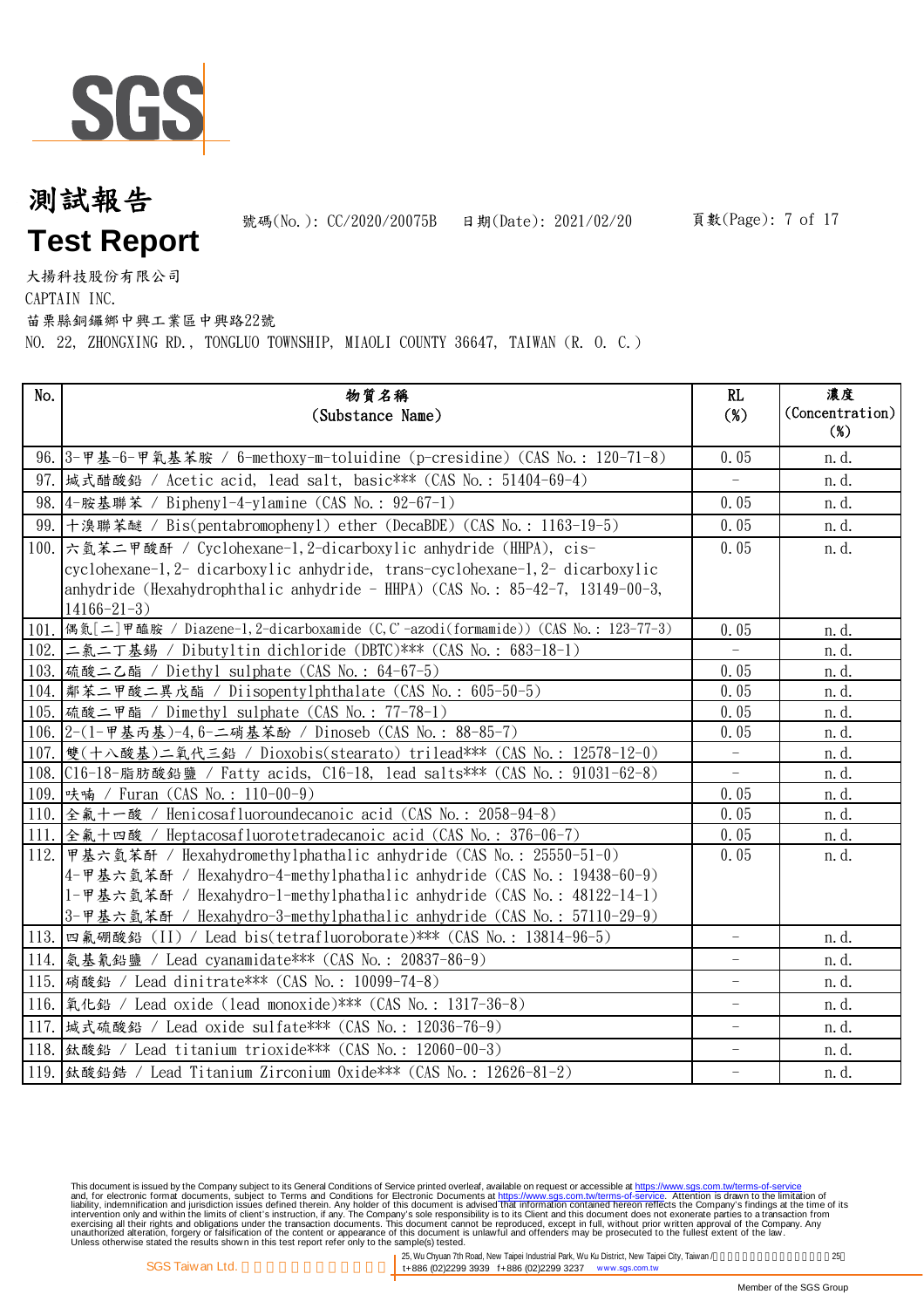

號碼(No.): CC/2020/20075B 日期(Date): 2021/02/20

大揚科技股份有限公司

CAPTAIN INC.

苗栗縣銅鑼鄉中興工業區中興路22號

NO. 22, ZHONGXING RD., TONGLUO TOWNSHIP, MIAOLI COUNTY 36647, TAIWAN (R. O. C.)

| No.  | 物質名稱<br>(Substance Name)                                                                 | RL<br>$(\%)$             | 濃度<br>(Concentration) |
|------|------------------------------------------------------------------------------------------|--------------------------|-----------------------|
|      |                                                                                          |                          | $(\%)$                |
|      | 120. 甲氧基乙酸 / Methoxy acetic acid (CAS No.: 625-45-6)                                     | 0.05                     | n.d.                  |
|      |                                                                                          | 0.05                     | n. d.                 |
|      | 122. N, N-二甲基甲醯胺 / N, N-dimethylformamide; dimethyl formamide (CAS No.: 68-12-2)         | 0.05                     | n. d.                 |
|      | 123. N-甲基乙醯胺 / N-methylacetamide (CAS No.: 79-16-3)                                      | 0.05                     | n. d.                 |
|      | 124.  鄰苯二甲酸正戊異戊酯 / N-pentyl-isopentylphtalate (CAS No.: 776297-69-9)                     | 0.05                     | n. d.                 |
| 125. | 鄰氨基偶氮甲苯 / o-aminoazotoluene (CAS No.: 97-56-3)                                           | 0.05                     | n. d.                 |
|      | 126. 四氧化鉛 / Lead tetroxide (orange lead) *** (CAS No.: 1314-41-6)                        |                          | n. d.                 |
|      | 127.  鄰甲苯胺 / o-Toluidine; 2-Aminotoluene (CAS No.: 95-53-4)                              | 0.05                     | n. d.                 |
|      | 128. 全氟十三酸 / Pentacosafluorotridecanoic acid (CAS No.: 72629-94-8)                       | 0.05                     | n. d.                 |
|      | 129. 氧化鉛與硫酸鉛的複合物 / Pentalead tetraoxide sulphate*** (CAS No.: 12065-90-6)                | $\overline{\phantom{a}}$ | n. d.                 |
|      | 130. C. I. 顏料黃41 / Pyrochlore, antimony lead yellow*** (CAS No.: 8012-00-8)              | $\overline{\phantom{0}}$ | n. d.                 |
|      | 131. 含鉛的矽酸鋇 / Silicic acid, barium salt, lead-doped (※4) (CAS No.: 68784-75-8)           | 0.05                     | n. d.                 |
|      | 132. 矽酸鉛 / Silicic acid, lead salt*** (CAS No.: 11120-22-2)                              |                          | n. d.                 |
|      | 133. 臣硫酸鉛(II) / Sulfurous acid, lead salt, dibasic*** (CAS No.: 62229-08-7)              |                          | n. d.                 |
| 134. | 四乙基鉛 / Tetraethyllead*** (CAS No.: 78-00-2)                                              |                          | n. d.                 |
|      | 135. 三鹼式硫酸鉛/ C.I. 顏料白 / Tetralead trioxide sulphate*** (CAS No.: 12202-17-4)             |                          | n. d.                 |
|      | 136. 全氟十二酸 / Tricosafluorododecanoic acid (CAS No.: 307-55-1)                            | 0.05                     | n. d.                 |
|      | 137. 城式碳酸鉛 / Trilead bis(carbonate) dihydroxide (basic lead carbonate)*** (CAS           |                          | n.d.                  |
|      | No.: $1319-46-6$ )                                                                       |                          |                       |
|      | 138. 磷酸氧化鉛 / Trilead dioxide phosphonate*** (CAS No.: 12141-20-7)                        | $\overline{\phantom{a}}$ | n. d.                 |
|      | 139. 分支或線性的乙氧化壬基酚,包括含有9個碳烷基鏈的所有獨立的同分異構體和所有含有線性或分支9                                       | 0.05                     | n.d.                  |
|      | 個碳烷基鏈的UVCB物質 / 4-Nonylphenol, branched and linear, ethoxylated [substances with          |                          |                       |
|      | a linear and/or branched alkyl chain with a carbon number of 9 covalently bound in       |                          |                       |
|      | position 4 to phenol, ethoxylated covering UVCB- and well-defined substances, polymers   |                          |                       |
|      | and homologues, which include any of the individual isomers and/or combinations thereof] |                          |                       |
|      | 140. 全氟辛酸銨 / Ammoniumpentadecafluorooctanoate (APFO) *** (CAS No.: 3825-26-1)            | $\equiv$                 | n. d.                 |
|      | 141. [ 编 / Cadmium (Cd) (CAS No.: 7440-43-9)                                             | 0.005                    | n.d.                  |
| 142. | 氧化鎘 / Cadmium oxide*** (CAS No.: 1306-19-0)                                              | $\overline{\phantom{0}}$ | n.d.                  |
|      | 143.  鄰苯二甲酸二戊酯 / Dipentyl phthalate (CAS No.: 131-18-0)                                  | 0.05                     | n.d.                  |
|      | 144. 全氟辛酸 / Pentadecafluorooctanoic acid (PFOA) (CAS No.: 335-67-1)                      | 0.05                     | n. d.                 |
|      | 145. 硫化鎘 / Cadmium sulphide *** (CAS No.: 1306-23-6)                                     | $\overline{\phantom{a}}$ | n. d.                 |

This document is issued by the Company subject to its General Conditions of Service printed overleaf, available on request or accessible at https://www.sgs.com.tw/terms-of-service<br>and, for electronic format documents, subj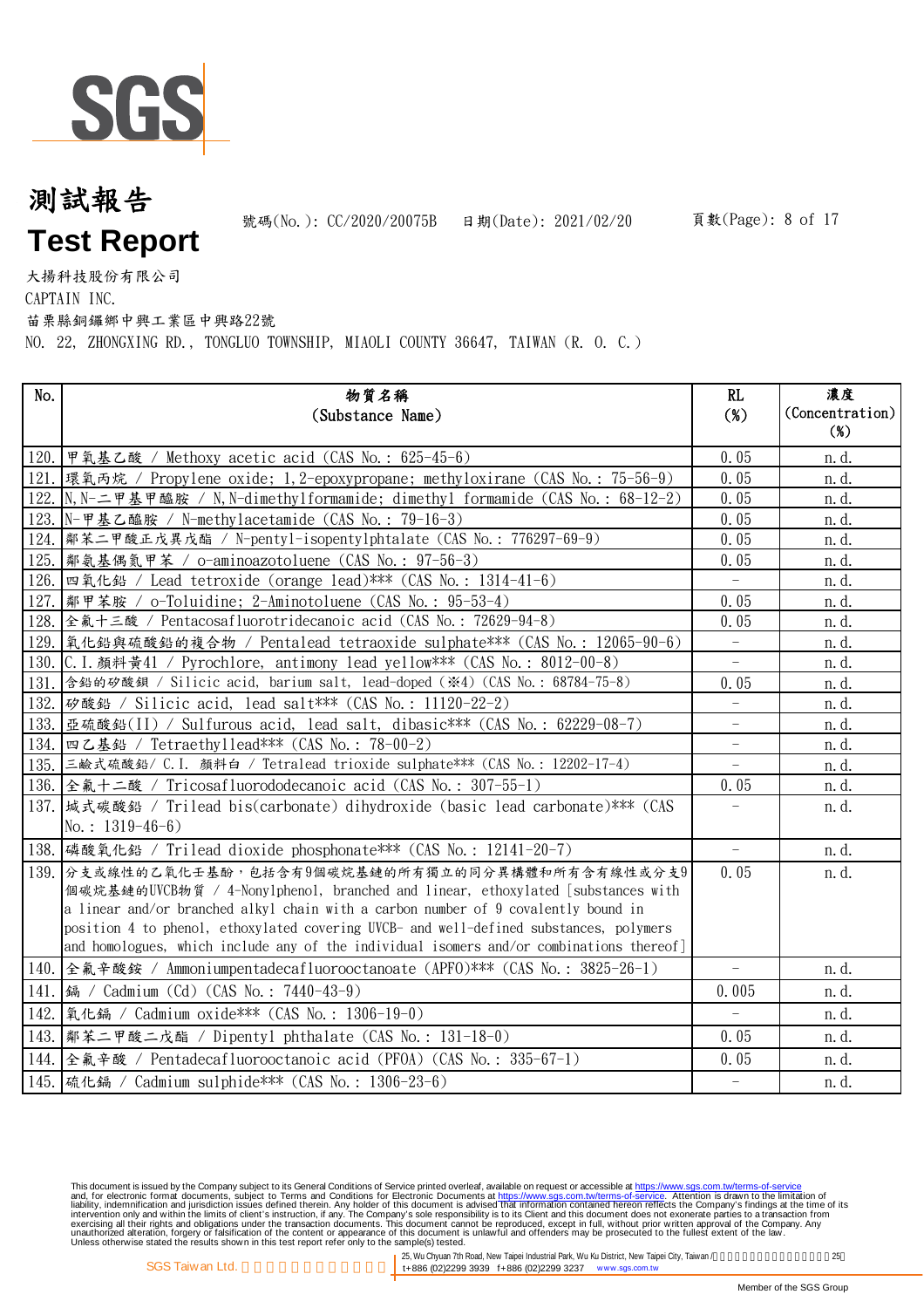

號碼(No.): CC/2020/20075B 日期(Date): 2021/02/20

大揚科技股份有限公司

CAPTAIN INC.

苗栗縣銅鑼鄉中興工業區中興路22號

NO. 22, ZHONGXING RD., TONGLUO TOWNSHIP, MIAOLI COUNTY 36647, TAIWAN (R. O. C.)

| No.  | 物質名稱                                                                                                                              | RL                       | 濃度                        |
|------|-----------------------------------------------------------------------------------------------------------------------------------|--------------------------|---------------------------|
|      | (Substance Name)                                                                                                                  | $(\%)$                   | (Concentration)<br>$(\%)$ |
|      | 146.  鄰苯二甲酸二己酯 / Dihexyl phthalate (CAS No.: 84-75-3)                                                                             | 0.05                     | n.d.                      |
| 147. | 直接紅28 / Disodium 3,3'-[[1,1'-biphenyl]-4,4'-diylbis(azo)]bis(4-                                                                   | 0.05                     | n.d.                      |
|      | aminonaphthalene-1-sulphonate) (C.I. Direct Red 28) (CAS No.: 573-58-0)                                                           |                          |                           |
|      | 148. 直接黑38 / Disodium 4-amino-3-[[4'-[(2, 4-diaminophenyl)azo][1, 1'-biphenyl]-4-                                                 | 0.05                     | n.d.                      |
|      | yl]azo] -5-hydroxy-6-(phenylazo)naphthalene-2,7-disulphonate (C.I. Direct Black                                                   |                          |                           |
|      | 38) (CAS No.: 1937-37-7)                                                                                                          |                          |                           |
|      | 149. 亜乙基硫脲 / Imidazolidine-2-thione; 2-imidazoline-2-thiol (CAS No.: 96-45-7)                                                     | 0.05                     | n.d.                      |
|      | 150. 醋酸鉛 / Lead di(acetate) *** (CAS No.: 301-04-2)                                                                               |                          | n.d.                      |
|      | 151. 磷酸三(二甲苯)酯 / Trixylyl phosphate (CAS No.: 25155-23-1)                                                                         | 0.05                     | n.d.                      |
| 152. | 鄰苯二甲酸二己酯(支鏈和直鏈) / 1,2-Benzenedicarboxylic acid, dihexyl ester,                                                                    | 0.05                     | n.d.                      |
|      | branched and linear $(CAS No. : 68515-50-4)$                                                                                      |                          |                           |
|      | 153.   氯化鎘 / Cadmium chloride *** (CAS No.: 10108-64-2)                                                                           | $\equiv$                 | n. d.                     |
|      | 154. 過硼酸鈉 / Sodium perborate; perboric acid, sodium salt***                                                                       |                          | n. d.                     |
|      | 155. 過氧偏硼酸鈉 / Sodium peroxometaborate*** (CAS No.: 7632-04-4)                                                                     | $\overline{\phantom{0}}$ | n. d.                     |
|      | 156. 2-(2'-羥基-3', 5'-二-叔-戊基苯基)苯並三唑 (紫外線吸收劑328) / 2-(2H-                                                                           | 0.05                     | n.d.                      |
|      | benzotriazol-2-yl)-4,6-ditertpentylphenol (UV-328) (CAS No.: 25973-55-1)                                                          |                          |                           |
|      | 157. 2-[2-羥基-3', 5'-二-叔-丁基苯基]-苯並三唑 (紫外線吸收劑320) / 2-benzotriazol-2-                                                                | 0.05                     | n. d.                     |
|      | $y1-4$ , 6-di-tert-butylphenol (UV-320) (CAS No.: 3846-71-7)                                                                      |                          |                           |
|      | 158. 二正辛基-雙(2-乙基己基巰基乙酸酯)錫 / 2-ethylhexyl 10-ethyl-4,4-dioctyl-7-oxo-                                                              |                          | n.d.                      |
|      | 8-oxa-3, 5-dithia-4-stannatetradecanoate (DOTE)*** (CAS No.: 15571-58-1)                                                          |                          |                           |
|      | 159. 氟化鎘 / Cadmium fluoride *** (CAS No.: 7790-79-6)                                                                              | $\overline{\phantom{a}}$ | n.d.                      |
|      | 160. 硫酸鎘 / Cadmium sulphate *** (CAS No.: 10124-36-4; 31119-53-6)                                                                 | $\equiv$                 | n. d.                     |
| 161. | 二正辛基-雙(2-乙基己基巰基乙酸酯)錫和單辛基-三(2-乙基己基巰基乙酸酯)錫的反應物                                                                                      |                          | n.d.                      |
|      | / Reaction mass of 2-ethylhexyl 10-ethyl-4, 4-dioctyl-7-oxo-8-oxa-3, 5-dithia-4-                                                  |                          |                           |
|      | stannatetradecanoate and 2-ethylhexyl $10$ -ethyl-4-[[2-[(2-ethylhexyl)oxy]-2-                                                    |                          |                           |
|      | oxoethyl]thio]-4-octyl-7-oxo-8-oxa-3,5-dithia-4-stannatetradecanoate (reaction<br>mass of DOTE and MOTE)***                       |                          |                           |
|      |                                                                                                                                   | 0.05                     |                           |
|      | 162.   鄰苯二甲酸二(C6-10)烷基酯; 鄰苯二甲酸二己、二辛、二癸酯混合物;鄰苯二甲酸二己酯<br>$\geq 0.3\%$ / 1, 2-benzenedicarboxylic acid, di-C6-10-alkyl esters; 1, 2- |                          | n.d.                      |
|      | benzenedicarboxylic acid, mixed decyl and hexyl and octyl diesters with $\geq 0.3\%$                                              |                          |                           |
|      | of dihexyl phthalate (CAS No.: 68515-51-5; 68648-93-1)                                                                            |                          |                           |

This document is issued by the Company subject to its General Conditions of Service printed overleaf, available on request or accessible at https://www.sgs.com.tw/terms-of-service<br>and, for electronic format documents, subj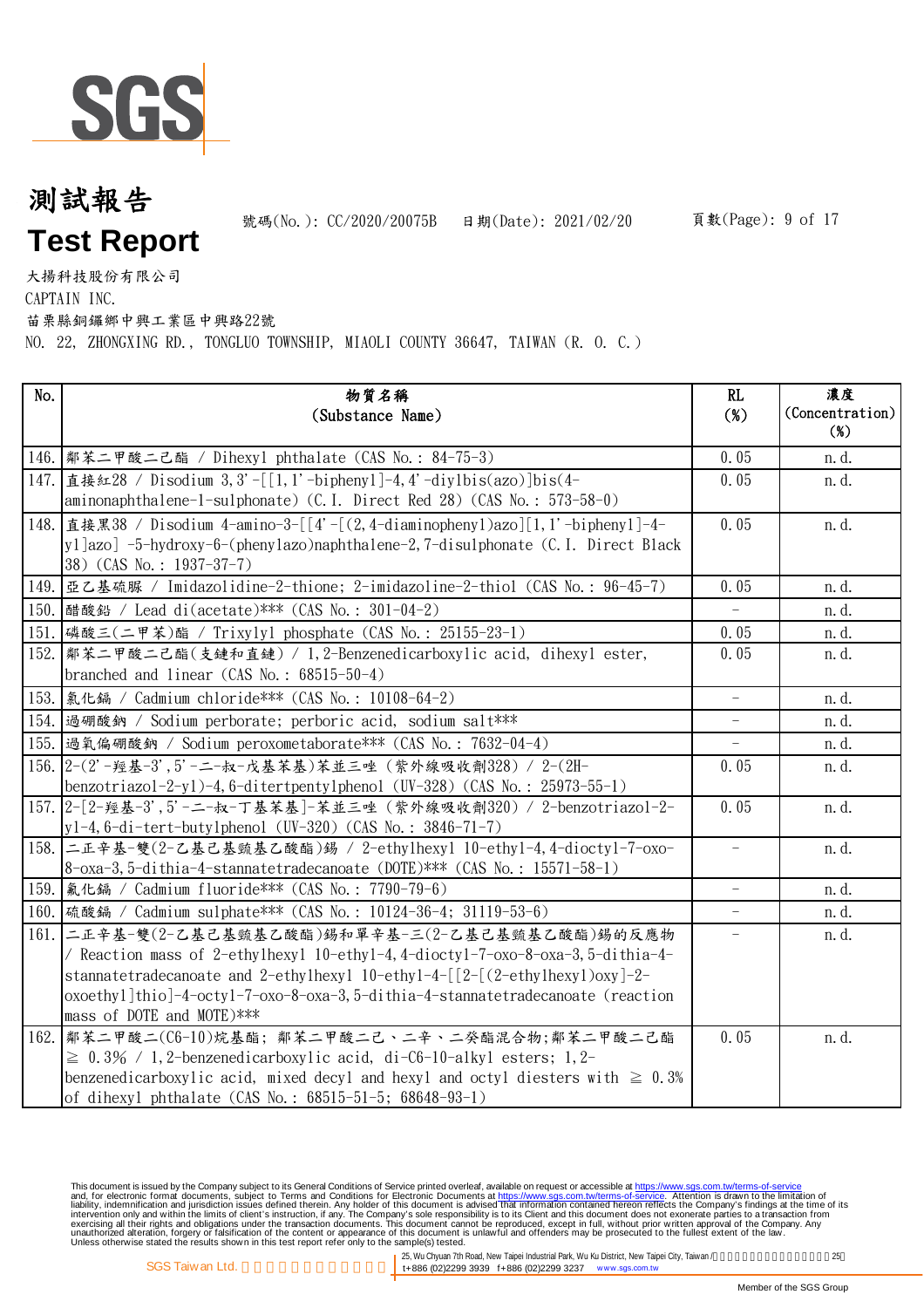

號碼(No.): CC/2020/20075B 日期(Date): 2021/02/20

大揚科技股份有限公司

CAPTAIN INC.

苗栗縣銅鑼鄉中興工業區中興路22號

NO. 22, ZHONGXING RD., TONGLUO TOWNSHIP, MIAOLI COUNTY 36647, TAIWAN (R. O. C.)

| No.  | 物質名稱<br>(Substance Name)                                                                                                                                                                                                                                                                                                                                                                          | RL<br>$(\%)$             | 濃度<br>(Concentration) |
|------|---------------------------------------------------------------------------------------------------------------------------------------------------------------------------------------------------------------------------------------------------------------------------------------------------------------------------------------------------------------------------------------------------|--------------------------|-----------------------|
|      | 163. 5-二級丁基-2-(2,4-二甲基環己-3-烯-1-基)-5-甲基-1,3-二氧環己烷[1],5-二級丁基-2-(4,6-二甲<br>基環己-3-烯-1-基)-5-甲基-1,3-二氧環己烷[2],[任何[1]和[2]或者其任意組合的單獨異構物或其<br>任何組合] / 5-sec-buty1-2-(2, 4-dimethylcyclohex-3-en-1-yl)-5-methy1-1, 3-dioxane [1], 5-<br>$sec$ -butyl-2-(4, 6-dimethylcyclohex-3-en-1-yl)-5-methyl-1, 3-dioxane [2] [covering any of<br>the individual isomers of $[1]$ and $[2]$ or any combination thereof] | 0.05                     | $(\%)$<br>n.d.        |
|      | 164. 1, 3-丙烷磺内酯 / 1, 3-propanesultone (CAS No.: 1120-71-4)                                                                                                                                                                                                                                                                                                                                        | 0.05                     | n. d.                 |
|      | 165. 2, 4-二-叔丁基-6-(5-氣-2H-苯并三唑-2-基)苯酚(紫外線吸收劑327) / 2, 4-di-tert-<br>butyl-6- $(5$ -chlorobenzotriazol-2-yl)phenol (UV-327) (CAS No.: 3864-99-1)                                                                                                                                                                                                                                                   | 0.05                     | n.d.                  |
|      | 166. 2-(3-仲-丁基-5-叔丁基-2-羟苯基)苯并三唑(紫外線吸收劑 UV-350) / 2-(2H-<br>benzotriazol-2-yl)-4-(tert-butyl)-6-(sec-butyl)phenol (UV-350) (CAS No.: 36437-<br>$37-3)$                                                                                                                                                                                                                                             | 0.05                     | n. d.                 |
|      | 167. [硝基苯 / Nitrobenzene (CAS No.: 98-95-3)                                                                                                                                                                                                                                                                                                                                                       | 0.05                     | n. d.                 |
|      | 168. 全氣壬酸 / Perfluorononan-1-oic acid (2, 2, 3, 3, 4, 4, 5, 5, 6, 6, 7, 7, 8, 8, 9, 9, 9-<br>heptadecafluorononanoic acid and its sodium and ammonium salts (CAS No.: 375-<br>$95-1$ ; 21049-39-8; 4149-60-4)                                                                                                                                                                                     | 0.05                     | n.d.                  |
|      | 169. [苯并(a)芘 / Benzo[def]chrysene (Benzo[a]pyrene) (CAS No.: 50-32-8)                                                                                                                                                                                                                                                                                                                             | 0.05                     | n.d.                  |
|      | 170. 雙酚A / 4, 4' - isopropylidenediphenol (Bisphenol A) (CAS No.: 80-05-7)                                                                                                                                                                                                                                                                                                                        | 0.05                     | n. d.                 |
|      | 171. 4-庚基苯酚,支鍊及直鍊 (4-HPb1),包括含有7個碳烷基鏈的所有獨立的同分異構體和所有含有線性<br>或分支7個碳烷基鏈的UVCB物質 / 4-Hepty1pheno1, branched and linear (4-HPb1) [substances<br>with a linear and/or branched alkyl chain with a carbon number of 7 covalently bound<br>predominantly in position 4 to phenol, covering also UVCB- and well-defined substances<br>which include any of the individual isomers or a combination thereof] | 0.05                     | n.d.                  |
| 172. | 十九氟癸酸及其鈉和銨鹽 / Nonadecafluorodecanoic acid (PFDA) and its sodium and<br>ammonium salts (CAS No.: 3108-42-7, 335-76-2, 3830-45-3)                                                                                                                                                                                                                                                                   | 0.05                     | n.d.                  |
|      | 173. 對(1,1-二甲基丙基)苯酚 / p-(1,1- dimethylpropyl) phenol (PTAP) (CAS No.: 80-46-6)                                                                                                                                                                                                                                                                                                                    | 0.05                     | n.d.                  |
| 174. | 全氟己基磺酸及其鹽類 / Perfluorohexane-1-sulphonic acid and its salts (PFHxS) (CAS<br>No.: $355-46-4$ )                                                                                                                                                                                                                                                                                                     | 0.05                     | n.d.                  |
|      | 175. 德克隆(涵蓋各個反式及順式同分易構物或者相關組合) / 1,6,7,8,9,14,15,16,17, 17,18,18-<br>Dodecachloropentacyclo [12.2.1.16, 9.02, 13.05, 10] octadeca-7, 15-diene ( "Dechlorane Plus"<br>TM) [covering any of its individual anti- and syn-isomers or any combination thereof]                                                                                                                                        | 0.05                     | n.d.                  |
|      | 176.  苯並[a]蒽 / Benz[a]anthracene (CAS No.: 56-55-3)                                                                                                                                                                                                                                                                                                                                               | 0.05                     | n. d.                 |
|      | 177. 硝酸鎘 / Cadmium nitrate*** (CAS No.: 10325-94-7)                                                                                                                                                                                                                                                                                                                                               | $\overline{\phantom{a}}$ | n. d.                 |

This document is issued by the Company subject to its General Conditions of Service printed overleaf, available on request or accessible at https://www.sgs.com.tw/terms-of-service<br>and, for electronic format documents, subj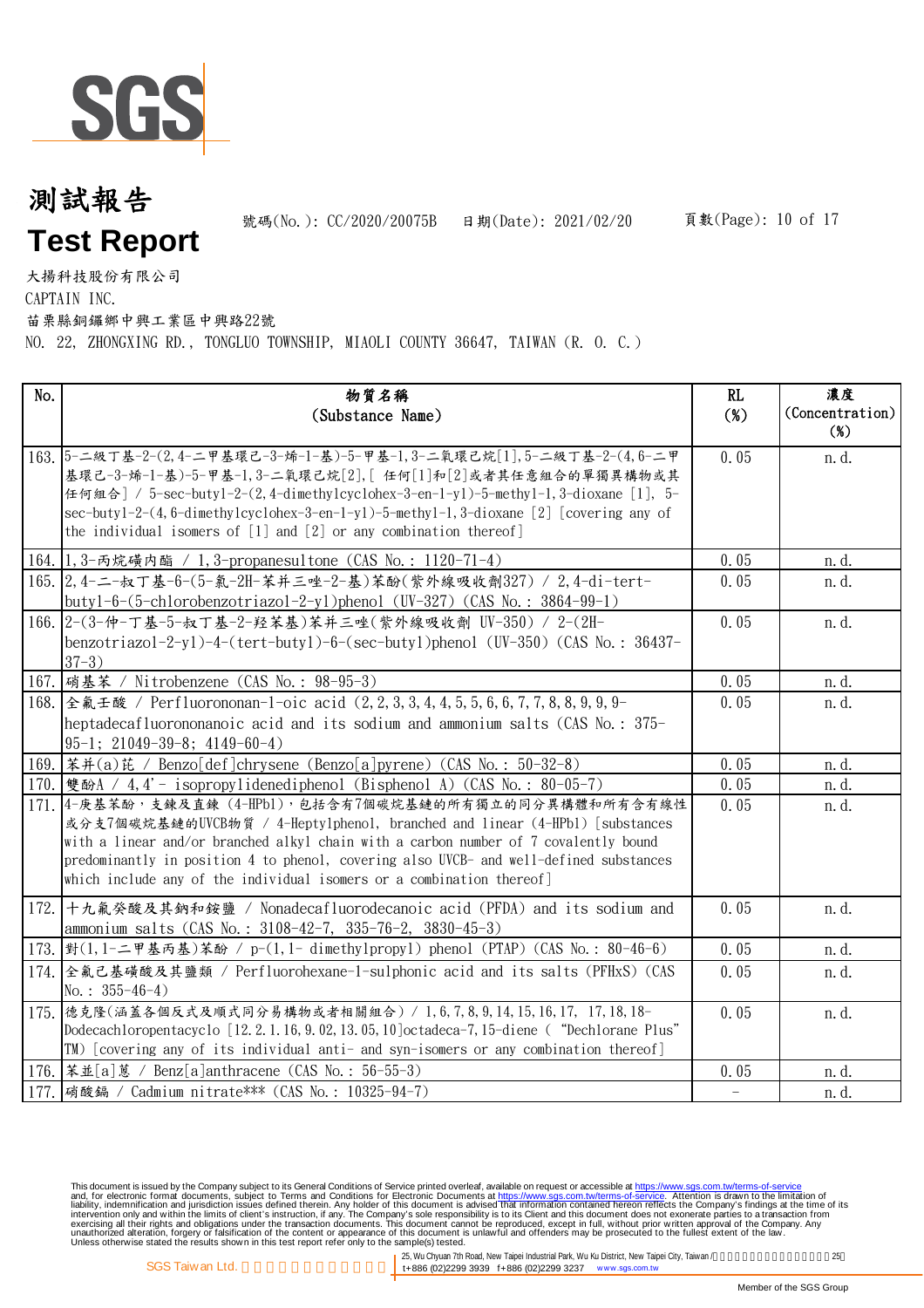

號碼(No.): CC/2020/20075B 日期(Date): 2021/02/20

大揚科技股份有限公司

CAPTAIN INC.

苗栗縣銅鑼鄉中興工業區中興路22號

NO. 22, ZHONGXING RD., TONGLUO TOWNSHIP, MIAOLI COUNTY 36647, TAIWAN (R. O. C.)

| No.  | 物質名稱                                                                                            | RL     | 濃度              |
|------|-------------------------------------------------------------------------------------------------|--------|-----------------|
|      | (Substance Name)                                                                                | $(\%)$ | (Concentration) |
|      |                                                                                                 |        | $(\%)$          |
|      | 178.  碳酸鎘 / Cadmium carbonate *** (CAS No.: 513-78-0)                                           |        | n. d.           |
|      | 179. 氢氧化镉 / Cadmium hydroxide *** (CAS No.: 21041-95-2)                                         |        | n. d.           |
|      | 180.   苯並[a] 菲 / Chrysene (CAS No.: 218-01-9)                                                   | 0.05   | n. d.           |
|      | 181. 1, 3, 4-噻唑烷-2, 5-二硫酮,甲醛及4-庚基苯酚支鏈及直鏈反應物, (RP-HP) [ 含≥0. 1% w/w 支鏈及直                         |        | n.d.            |
|      | 鏈4-庚基苯酚] / Reaction products of 1,3,4-thiadiazolidine-2,5-dithione, formaldehyde                |        |                 |
|      | and 4-heptylphenol, branched and linear (RP-HP) [with $\geq 0.1\%$ w/w 4-heptylphenol, branched |        |                 |
|      | and linear] $(\divideontimes 7)$                                                                |        |                 |
|      | 182.  鄰苯二甲酸二環己酯 / Dicyclohexyl phthalate (DCHP) (CAS No.: 84-61-7)                              | 0.05   | n. d.           |
|      | 183. 1, 2, 4-苯三甲酸酐 / Benzene-1, 2, 4- tricarboxylic acid 1, 2- anhydride (trimellitic           | 0.05   | n.d.            |
|      | anhydride) $(CAS No. : 552-30-7)$                                                               |        |                 |
|      | 184.   苯並(G, H, I) 芘 / Benzo[ghi] perylene (CAS No.: 191-24-2)                                  | 0.05   | n. d.           |
|      | 185. 入甲基環四矽氧烷 / Octamethylcyclotetrasiloxane (D4) (CAS No.: 556-67-2)                           | 0.05   | n. d.           |
|      | 186. 十甲基環五矽氧烷 / Decamethylcyclopentasiloxane (D5) (CAS No.: 541-02-6)                           | 0.05   | n.d.            |
|      | 187. 十二甲基環六矽氧烷 / Dodecamethylcyclohexasiloxane (D6) (CAS No.: 540-97-6)                         | 0.05   | n. d.           |
| 188. | 氧化硼鈉 / Disodium octaborate *** (CAS No.: 12008-41-2)                                            |        | n. d.           |
|      | 189. 乙二胺 / Ethylenediamine (CAS No.: 107-15-3)                                                  | 0.05   | n.d.            |
|      |                                                                                                 | 0.005  | n. d.           |
|      | 191. 氢化三聯苯 / Terphenyl hydrogenated (CAS No.: 61788-32-7)                                       | 0.05   | n. d.           |
|      | 192. 2. 2-雙(4-羥基苯基)-4-甲基戊烷 / 2, 2-bis(4'-hydroxypheny1)-4-methy1pentane (CAS No.:               | 0.05   | n.d.            |
|      | $6807 - 17 - 6$ )                                                                               |        |                 |
|      | 193.   苯駢(k) 螢蒠 / Benzo[k]fluoranthene (CAS No.: 207-08-9)                                      | 0.05   | n. d.           |
|      | 194.   苯駢苊 / Fluoranthene (CAS No.: 206-44-0)                                                   | 0.05   | n. d.           |
|      | 195. 第 / Phenanthrene (CAS No.: 85-01-8)                                                        | 0.05   | n. d.           |
|      | 196. 芘 / Pyrene (CAS No.: 129-00-0)                                                             | 0.05   | n. d.           |
|      | 197. 1, 7, 7-三甲基-3-(苯亞甲基)雙環[2, 2, 1]庚-2-酮 / 1, 7, 7-trimethy1-3-(phenylmethylene)               | 0.05   | n.d.            |
|      | bicyclo[2.2.1]heptan-2-one (3-benzylidene camphor) (CAS No.: 15087-24-8)                        |        |                 |
|      | 198. 2, 3, 3, 3-四氟-2-(七氟丙氧基)丙酸,鹽類,及其醯鹵(涵蓋他們其個別和組合之同分異構物) /                                      | 0.05   | n.d.            |
|      | 2, 3, 3, 3-tetrafluoro-2-(heptafluoropropoxy) propionic acid, its salts and its acyl halides    |        |                 |
|      | (covering any of their individual isomers and combinations thereof)                             |        |                 |
|      | 199. 2-甲烷氧基乙基乙酯 / 2-methoxyethyl acetate (CAS No.: 110-49-6)                                    | 0.05   | n. d.           |
|      | 200. 4-叔丁基苯酚 / 4-tert-buty1pheno1 (CAS No.: 98-54-4)                                            | 0.05   | n.d.            |

This document is issued by the Company subject to its General Conditions of Service printed overleaf, available on request or accessible at https://www.sgs.com.tw/terms-of-service<br>and, for electronic format documents, subj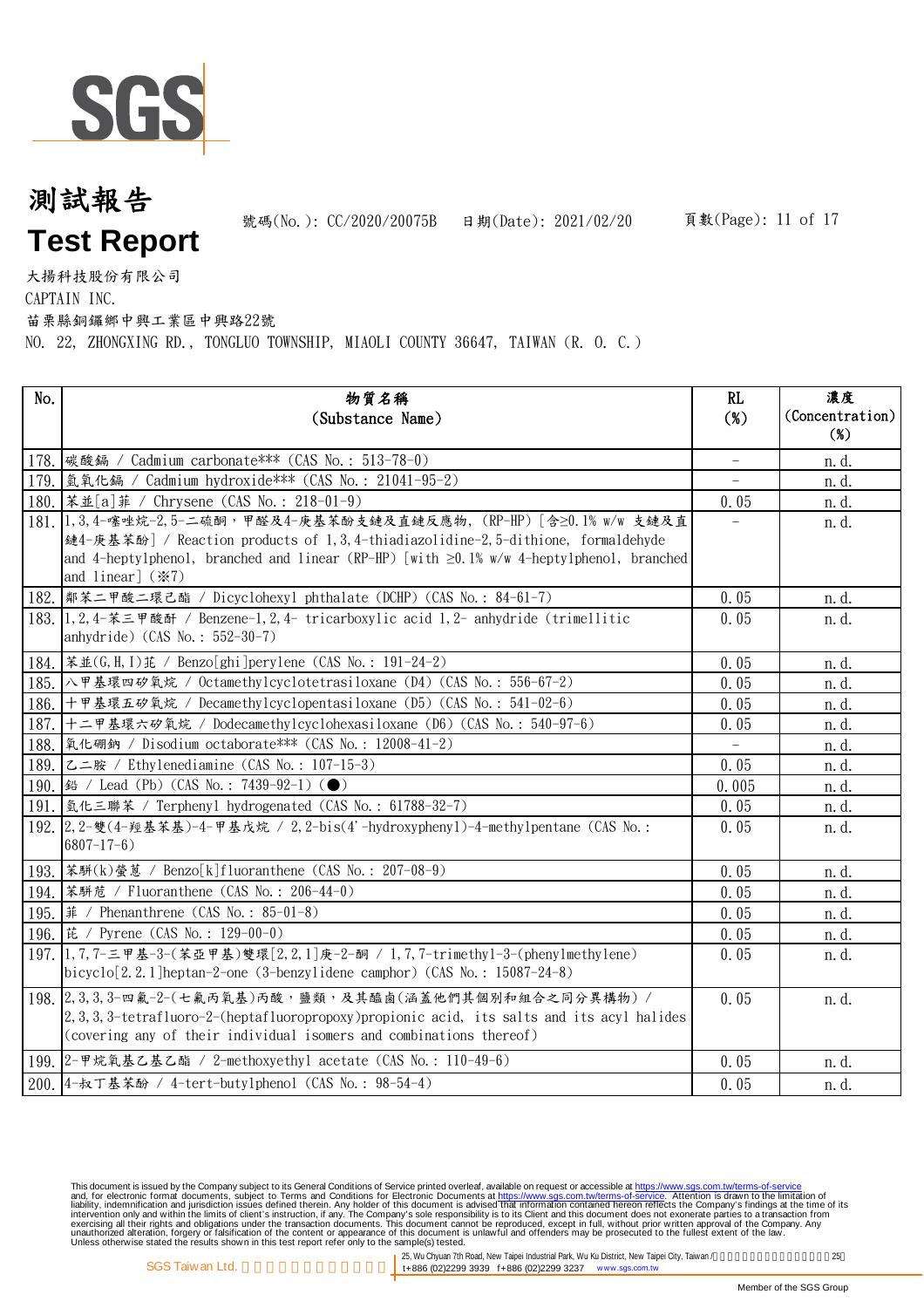

號碼(No.): CC/2020/20075B 日期(Date): 2021/02/20

大揚科技股份有限公司

CAPTAIN INC.

苗栗縣銅鑼鄉中興工業區中興路22號

NO. 22, ZHONGXING RD., TONGLUO TOWNSHIP, MIAOLI COUNTY 36647, TAIWAN (R. O. C.)

| No.  | 物質名稱<br>(Substance Name)                                                                                                                                                                                                                                                                                      | RL<br>$(\%)$             | 濃度<br>(Concentration)<br>$(\%)$ |
|------|---------------------------------------------------------------------------------------------------------------------------------------------------------------------------------------------------------------------------------------------------------------------------------------------------------------|--------------------------|---------------------------------|
|      | 201.  三(4-壬苯基,支鏈及直鏈)亞磷酸酯 含≥0.1%的支鏈及直鏈4-壬基酚 / Tris(4-nony1pheny1,<br>branched and linear) phosphite (TNPP) with $\geq 0.1\%$ w/w of 4-nonylphenol, branched and<br>linear $(4-NP)$                                                                                                                             | 0.05                     | n. d.                           |
|      | 202.  二異己基鄰苯二甲酸酯 / Diisohexyl phthalate (CAS No.: 71850-09-4)                                                                                                                                                                                                                                                 | 0.05                     | n. d.                           |
|      | 203. 2-苄基-2-二甲基氨基-1-(4-嗎啉苯基)丁酮 / 2-benzy1-2-dimethylamino-4'-<br>morpholinobutyrophenone (CAS No.: 119313-12-1)                                                                                                                                                                                               | 0.05                     | n. d.                           |
|      | 204. 2-甲基-1-(4-甲硫基苯基)-2-嗎啡基-1-丙酮 / 2-methy1-1-(4-methy1thiopheny1)-2-<br>morpholinopropan-1-one $(CAS No. : 71868-10-5)$                                                                                                                                                                                      | 0.05                     | n. d.                           |
|      | 205. 全氟丁磺酸及其相關鹽類 / Perfluorobutane sulfonic acid (PFBS) and its salts                                                                                                                                                                                                                                         | 0.05                     | n. d.                           |
|      | 206.  1-乙烯基咪唑 / 1-vinylimidazole (CAS No.: 1072-63-5)                                                                                                                                                                                                                                                         | 0.05                     | n. d.                           |
| 207. | 2-甲基咪唑 / 2-methylimidazole (CAS No.: 693-98-1)                                                                                                                                                                                                                                                                | 0.05                     | n. d.                           |
|      | 208. 4-羥基苯甲酸丁酯 / Butyl 4-hydroxybenzoate (CAS No.: 94-26-8)                                                                                                                                                                                                                                                   | 0.05                     | n. d.                           |
|      | 209. 二正丁基雙(乙醯丙酮基)錫 / Dibutylbis(pentane-2,4-dionato-0,0')tin*** (CAS No.: 22673-<br>$19-4)$                                                                                                                                                                                                                   | $\overline{\phantom{m}}$ | n. d.                           |
|      | 210. 雙(2-(2-甲氧基乙氧基)乙基)醚 / Bis(2-(2-methoxyethoxy)ethyl) ether (CAS No.: 143-24-8)                                                                                                                                                                                                                             | 0.05                     | n. d.                           |
|      | 211. 二月桂酸二辛基錫,錫烷,二辛基-,雙(椰油醯氧基)衍生物,以及任何其他錫烷,二辛基-,雙(脂<br> 肪醯氧基)衍生物。其中C12為脂肪醯氧基部分的主要碳原子數 / Dioctyltin dilaurate,stannane,<br>dioctyl-, bis(coco acyloxy) derivs., and any other stannane, dioctyl-, bis(fatty<br>acyloxy) derivs. wherein C12 is the predominant carbon number of the fatty acyloxy<br>moiety*** | $\overline{\phantom{m}}$ | n. d.                           |

#### Remark:

- 1. 高關注物質(SVHC)候選清單 / Candidate List of SVHC (2021/01/19)
	- http://echa.europa.eu/web/guest/candidate-list-table
- 2. 根據Regulation (EC) No 1907/2006 中第7條款第2項之規定,如果物質合乎第57條款之標準以及可依據第59(1)條之規定鑑別,且同 時符合下列兩項狀況,任何成品之製造人和進口人應向歐洲化學總署(ECHA)通報:
	- (a) 成品中所含物質每年超過1公噸。
	- (b) 依重量百分比計算,物質濃度超過0.1﹪。

In accordance with Regulation (EC) No 1907/2006, any producer or importer of articles shall notify ECHA, in accordance with paragraph 2 of Article 7, if a substance meets the criteria in Article 57 and is identified in accordance with Article 59(1) of the Regulation,

if (a) the substance is present in those articles in quantities totaling over one tonne per producer or importer per year; and (b) the substance is present in those articles above a concentration of 0.1% weight by weight  $(w/w)$ .

This document is issued by the Company subject to its General Conditions of Service printed overleaf, available on request or accessible at https://www.sgs.com.tw/terms-of-service<br>and, for electronic format documents, subj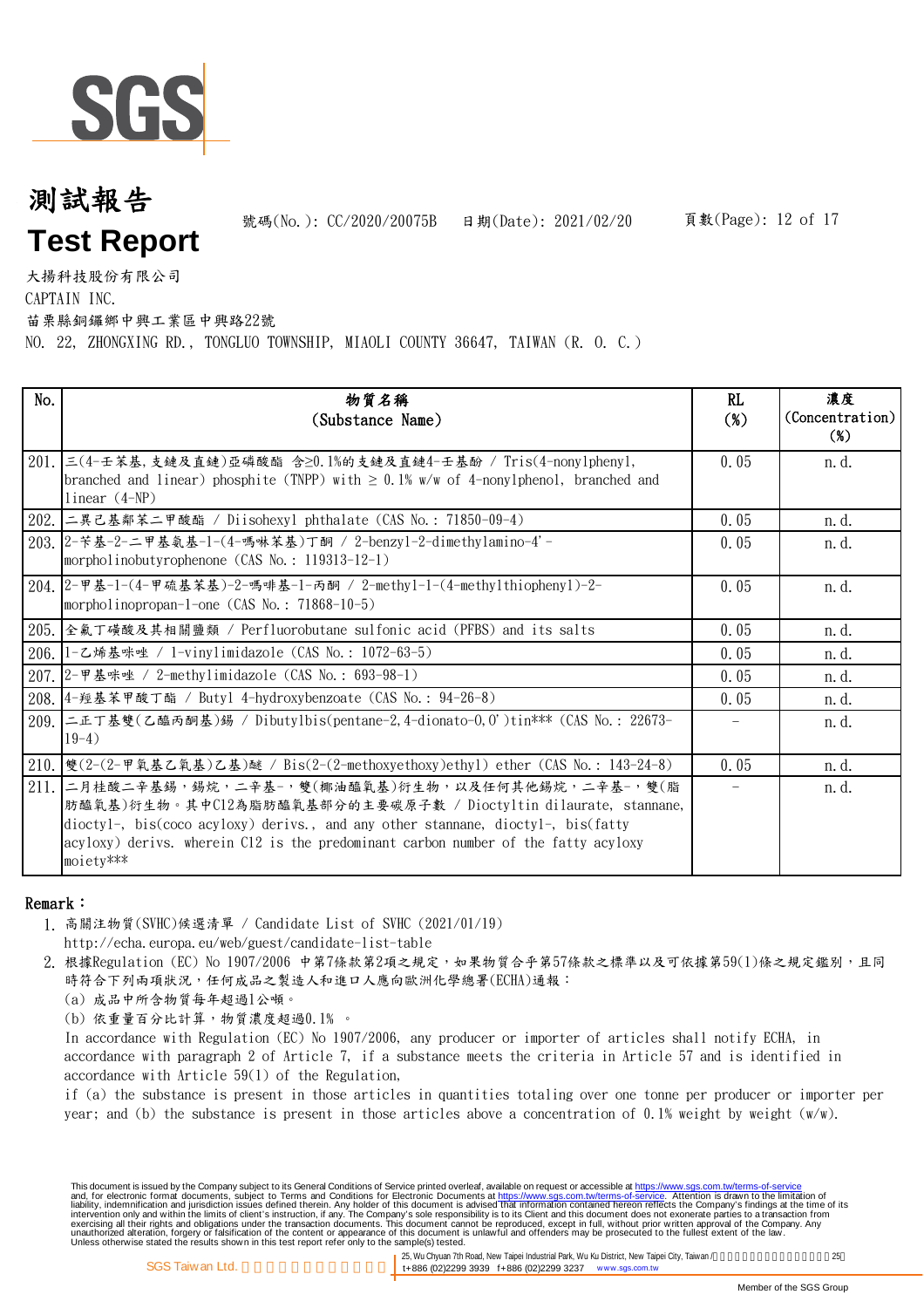

號碼(No.): CC/2020/20075B 日期(Date): 2021/02/20

大揚科技股份有限公司 CAPTAIN INC. 苗栗縣銅鑼鄉中興工業區中興路22號

NO. 22, ZHONGXING RD., TONGLUO TOWNSHIP, MIAOLI COUNTY 36647, TAIWAN (R. O. C.)

- 3. Regulation (EC) No 1907/2006中第 33 條要求成品供應商,其成品所含物質符合第57條款的標準並依照第59(1)條款確定其濃度大於 Article 33 of Regulation (EC) No 1907/2006 requires supplier of an article containing a substance meeting the criteria in Article 57 and identified in accordance with Article 59(1) in a concentration above 0.1% weight by weight (w/w) shall provide the recipient of the article with sufficient information, available to the supplier, to allow safe use of the article including, as a minimum, the name of that substance. 0.1wt%,應提供成品接受者充份可取得資訊,以確保成品的安全使用(至少包括物質的名稱)。
- 4. 如果樣品中高關注物質的濃度超過0.1% (w/w)和/或歐盟(EC)No.1272/2008 CLP法規及其修訂中設定的特殊濃度限值,建議客戶根據歐 盟REACH法規No.1907/2006對有關高關注物質準備安全資料表(SDS)以符合供應鏈通信的義務,如:
	- (I) 根據(EC)No.1272/2008 CLP法規被列為有害物質。

(II) 根據(EC)No.1272/2008 CLP法規被列為有害混合物,而當中物質的濃度大於或等於(EC)No.1272/2008 CLP法規列出的濃度限值; 或

- (III) 根據(EC)No.1272/2008 CLP法規並未列為有害混合物,但包含:
- (a) 對人類健康或環境有害的物質,而在固體或液體混合物(即非氣體混合物)中其濃度≥1%(w/w)或在氣體混合物中占體積≥0.2%,或
- (b) PBT或vPvB物質,在固體或液體混合物(即非氣體混合物)中個別濃度≥0.1%(w/w),或
- (c) 授權審議的高關注物質候選清單上的物質(除上述以外的原因)在個別非氣體混合物中的濃度≥0.1%(w/w),或
- (d) 設有歐洲範圍內工作場所接觸限值的物質。

If a SVHC is found over 0.1% (w/w) and/or the specific concentration limit which is set in Regulation (EC) No 1272/2008 and its amendments, client is suggested to prepare a Safety Data Sheet (SDS) against the SVHC to comply with the supply chain communication obligation under Regulation (EC) No 1907/2006, in which:

- (I) a substance that is classified as hazardous under the CLP Regulation (EC) No 1272/2008.
- (II) mixture that is classified as hazardous under the CLP Regulation (EC) No 1272/2008, when it contains a substance with concentration equal to, or greater than the classification limit as set in Regulation (EC) No. 1272/2008; or (III) a mixture is not classified as hazardous under the CLP Regulation (EC) No 1272/2008, but contains either:
- (a) a substance posing human health or environmental hazards in an individual concentration of  $\geq 1$  % by weight for
- mixtures that are solid or liquids (i.e., non-gaseous mixtures) or  $\geq 0.2$  % by volume for gaseous mixtures; or

(b) a substance that is PBT, or vPvB in an individual concentration of  $\geq 0.1$  % by weight for mixtures that are solid or liquids (i.e., non-gaseous mixtures); or

(c) a substance on the SVHC candidate list (for reasons other than those listed above), in an individual concentration of  $\geq 0.1$  % by weight for non-gaseous mixtures; or

(d) a substance for which there are Europe-wide workplace exposure limits

5. 倘若SVHC超過限值,建議客戶確認含有該SVHC的零件,並要求實驗室進一步的定量分析而取得SVHC的確切濃度。

If a SVHC is found over the reporting limit, client is suggested to identify the component which contains the SVHC and the exact concentration of the SVHC by requesting further quantitative analysis from the laboratory.

#### 備註(Note):

- 1. mg/kg = ppm;0.1wt% = 1000ppm
- 2. RL = Reporting Limit / 報告極限值
- 3. n.d.= not detected = below Reporting Limit / 未檢出
- 4. "-" = Not Regulated / 無規格值
- 5. (\*): 重鉻酸鈉二水合物(CAS No.: 7789-12-0)含量 = 重鉻酸鈉含量 × 1.1374

(conc. of Sodium dichromate dihydrate = conc. of sodium dichromate  $\times$  1.1374)

This document is issued by the Company subject to its General Conditions of Service printed overleaf, available on request or accessible at https://www.sgs.com.tw/terms-of-service<br>and, for electronic format documents, subj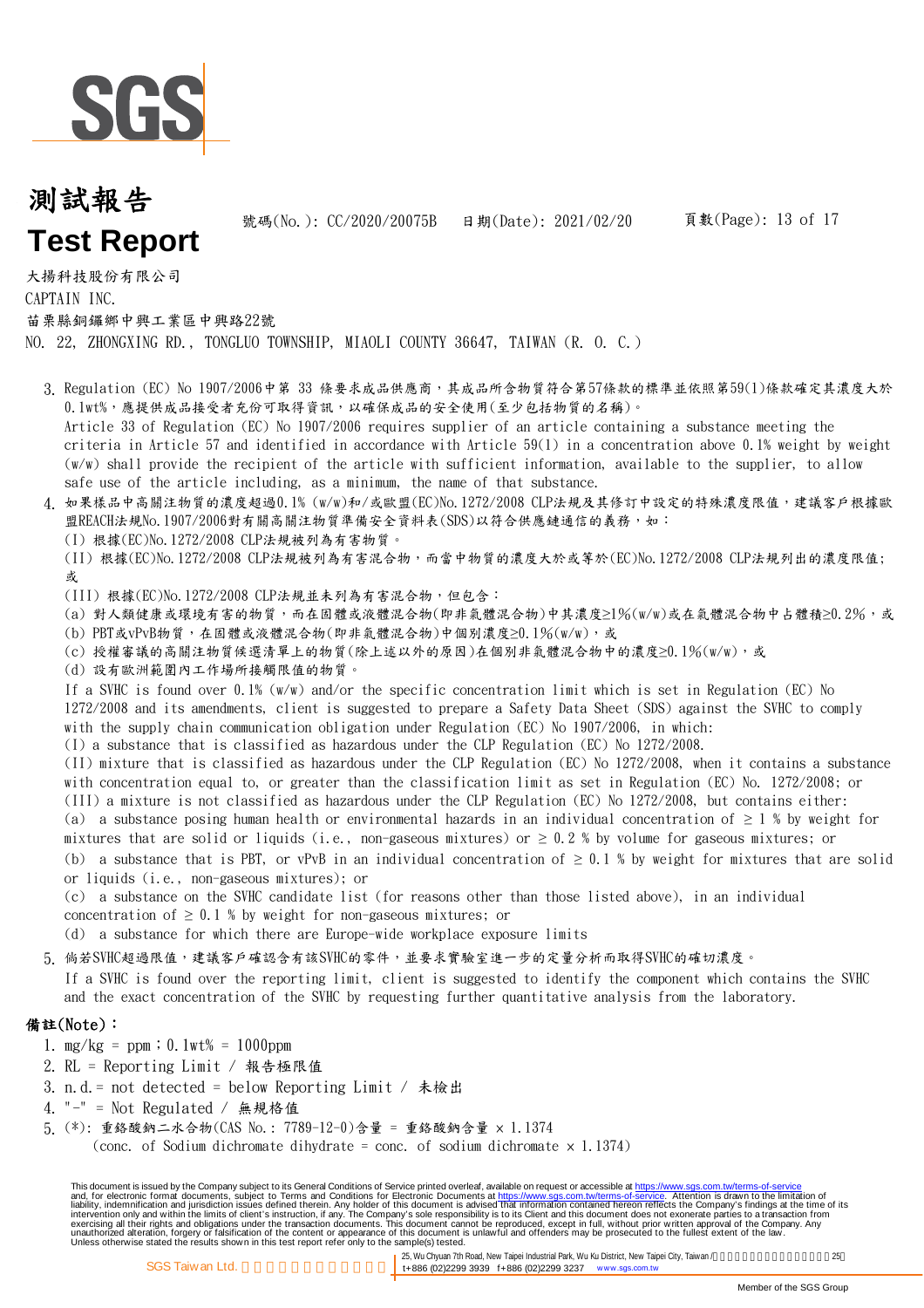

號碼(No.): CC/2020/20075B 日期(Date): 2021/02/20

大揚科技股份有限公司

CAPTAIN INC.

苗栗縣銅鑼鄉中興工業區中興路22號

NO. 22, ZHONGXING RD., TONGLUO TOWNSHIP, MIAOLI COUNTY 36647, TAIWAN (R. O. C.)

- 6. (\*\*): 上述混合物的濃度是經由所獲得的成分比例介於被選擇標靶物及混合物所推估出來. / The concentrations of abovementioned mixtures are evaluated per the gained composition rate between the selected marks and the mixtures.
- 7. F 參數換算表/F Parameter Conversion Table: http://twap.sgs.com/sgsrsts/chn/download-REACH\_tw.asp
- 8. 分類/Classification: http://twap.sgs.com/sgsrsts/chn/download-REACH\_tw.asp
- 9. (\*1): 络酸與重絡酸的寡聚體: 因為其寡聚體是由未知數的絡酸或與重鉻酸所組成,而導致沒有固定分子量,因此以單體鉻酸或重鉻 酸較為重要並應被考慮。/ Oligomers of chromic acid and dichromic acid : since the oligomers are made of the unknown amount of chromic acid or dichromic acid that results in no fixed molecular weight, therefore the monomer of chromic acid or dichromic acid is relevant and considered.
- 10. (\*2): 水合硼酸鈉: 依照歐洲化學總署解釋以無水四硼酸二鈉數據作為代表(歐洲化學總署回信編號 Ref no.: INC 000000032519) / Tetraboron disodium heptaoxide, hydrate: Only anhydrous form of disodium tetraborate is relevant and considered according to ECHA explanation (Ref no.: INC 000000032519).
- 11. \*\*\*: 該物質是由單辛基錫、二辛基錫、三丁基錫、二丁基錫、全氟辛酸或各別元素 (例如: 砷、鉛、六價鉻、硼、鈷、鋇、鎘)之測 試結果計算得知. / The substance was calculated by the test results of MonooctylTin, Dioctyl Tin, Tributyl Tin, Dibutyl Tin, PFOA or element (Ex. Arsenic, Lead, Cr(VI), Boron, Cobalt, Barium, Cadmium respectively).

| 测試結果如下(The test result is given as):  |              |                                 |
|---------------------------------------|--------------|---------------------------------|
| 物質名稱<br>(Substance Name)              | RL<br>$(\%)$ | 濃度<br>(Concentration)<br>$(\%)$ |
| 三丁基錫 / Tributyl Tin (TBT)             | 0.05         | n. d.                           |
| 砷 / Arsenic (As) $(\divideontimes 2)$ | 0.005        | n. d.                           |
| 鉛 / Lead (Pb)                         | 0.005        | n. d.                           |
| 六價鉻 / Hexavalent Chromium Cr(VI)      | 0.005        | n. d.                           |
| 硼 / Boron (B) $(\divideontimes 2)$    | 0.005        | n. d.                           |
| 鈷 / Cobalt (Co)                       | 0.005        | n. d.                           |
| 二丁基錫 / Dibutyl Tin (DBT)              | 0.05         | n. d.                           |
| 鋇 / Barium (Ba)                       | 0.005        | 0.0064                          |
| 二辛基錫 / Dioctyl Tin (DOT)              | 0.0231       | n. d.                           |
| 單辛基錫 / MonooctylTin (MOT)             | 0.0140       | n. d.                           |
| 鎘 / Cadmium (Cd)                      | 0.005        | n. d.                           |

12. (※1): 此砷鉛化合物之濃度是取砷及鉛兩者各別換算出砷鉛化合物濃度,並取其最小值做為最後出報告之依據. (Regarding the compound containing arsenic and lead, lead and arsenic are tested and respectively used for the calculation of the independent concentration of the compound containing arsenic and lead. The minimum value of the two independently calculated concentrations is used as the final concentration for the report.)

13. (※2): 被萃取出的溶出硼/砷是以感應耦合電漿發射光譜儀檢測得之. / The extracted soluble Boron / Arsenic are detected by ICP-OES.

This document is issued by the Company subject to its General Conditions of Service printed overleaf, available on request or accessible at https://www.sgs.com.tw/terms-of-service<br>and, for electronic format documents, subj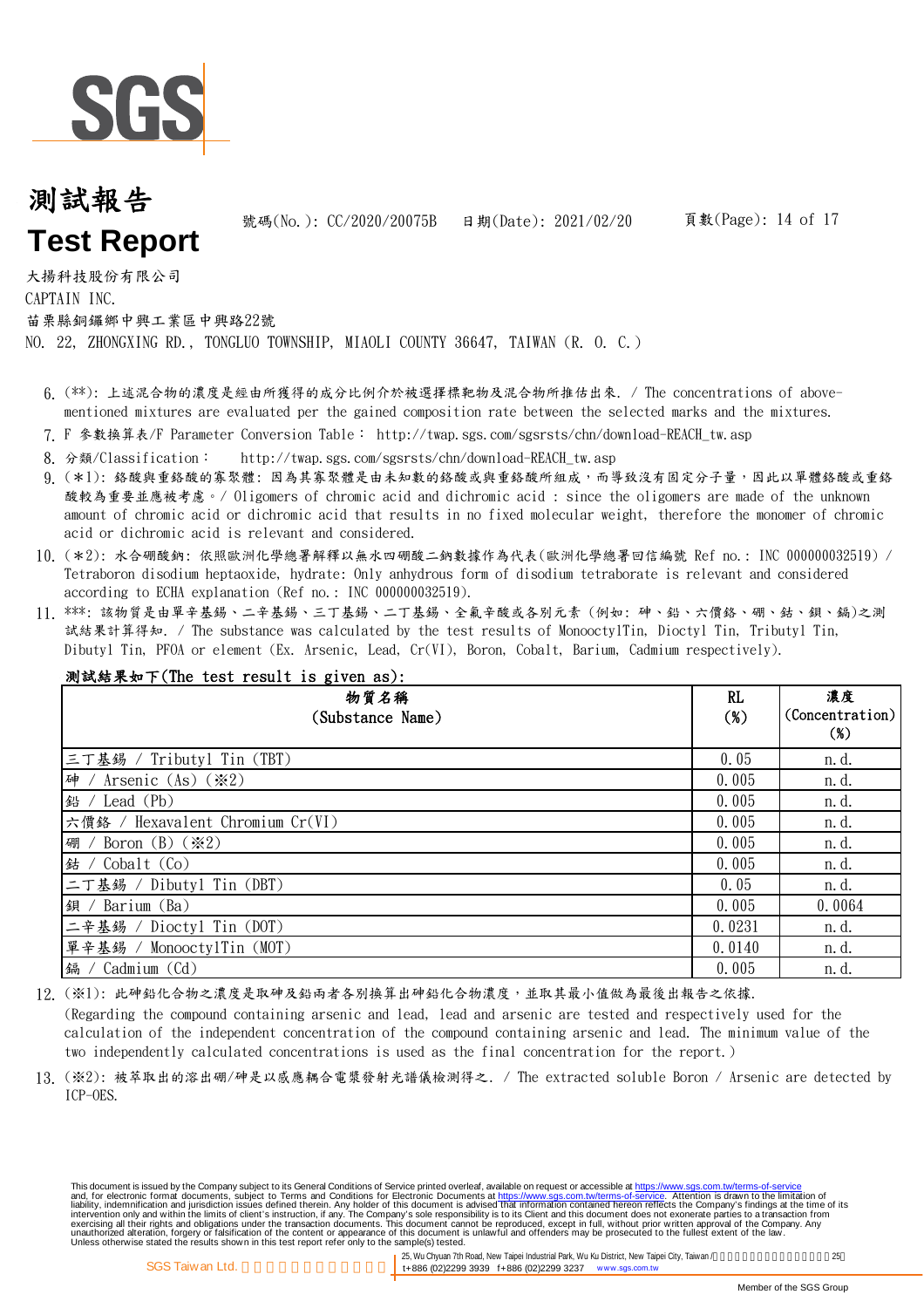

號碼(No.): CC/2020/20075B 日期(Date): 2021/02/20

大揚科技股份有限公司 CAPTAIN INC. 苗栗縣銅鑼鄉中興工業區中興路22號 NO. 22, ZHONGXING RD., TONGLUO TOWNSHIP, MIAOLI COUNTY 36647, TAIWAN (R. O. C.)

- 14. (※3): 由於TGIC本身含有β-TGIC,依照ECHA 技術文件 β-TGIC與 TGIC 約為 1:10 比例,因此β-TGIC將以1/10 的TGIC計算濃度。 / TGIC is a mixture and also contains  $β$ -TGIC. According to the ECHA's technical dossier the ratio of  $β$ -TGIC to TGIC is around 1 to 10. Therefore  $\beta$ -TGIC is issued based on the above-mentioned ratio.
- 15. (※4): 只有在矽與鉛定性結果為陽性時,再以鋇之濃度換算之。/ Only if both qualitative results of lead and silicon are positive, the test result of the compound will be calculated based on the concentration of barium.
- 16. (※5): 此化合物之濃度是取六價鉻及鉛兩者各別換算出化合物濃度,並取其最小值做為最後出報告之依據.
- (Regarding the compound containing Cr(VI) and lead, lead and Cr(VI) are tested and respectively used for the calculation of the independent concentration of the compound containing  $Cr(VI)$  and lead. The minimum value of the two independently calculated concentrations is used as the final concentration for the report.)
- 17. (※7): RP-HP無法直接測得且無法自特定元素計算含量,RP-HP之所以被定義於SVHC是因為4-HPbl,因此分析4-HPbl取代RP-HP. / RP-HP can't be identified directly and test result can't be calculated based on specific element(s) or compound. RP-HP is identified as SVHC because of 4-HPbl, therefore 4-HPbl is analysed instead of RP-HP.
- 18. (●) : 因為鉛有一很廣泛應用,不太可能判定是否檢驗出的鉛是來自鉛離子,鉛元素或鉛化合物,因此用檢驗出的總鉛來代表鉛。 / Since lead has a wide application, it is unlikely to determine if the detected lead comes from the lead ion, lead element or/ and lead compounds. Therefore the detected total lead is used on behalf of lead.
- 19. 符合性結果之判定係以測試結果與限值做比較。/ The statement of compliance conformity is based on comparison of testing results and limits.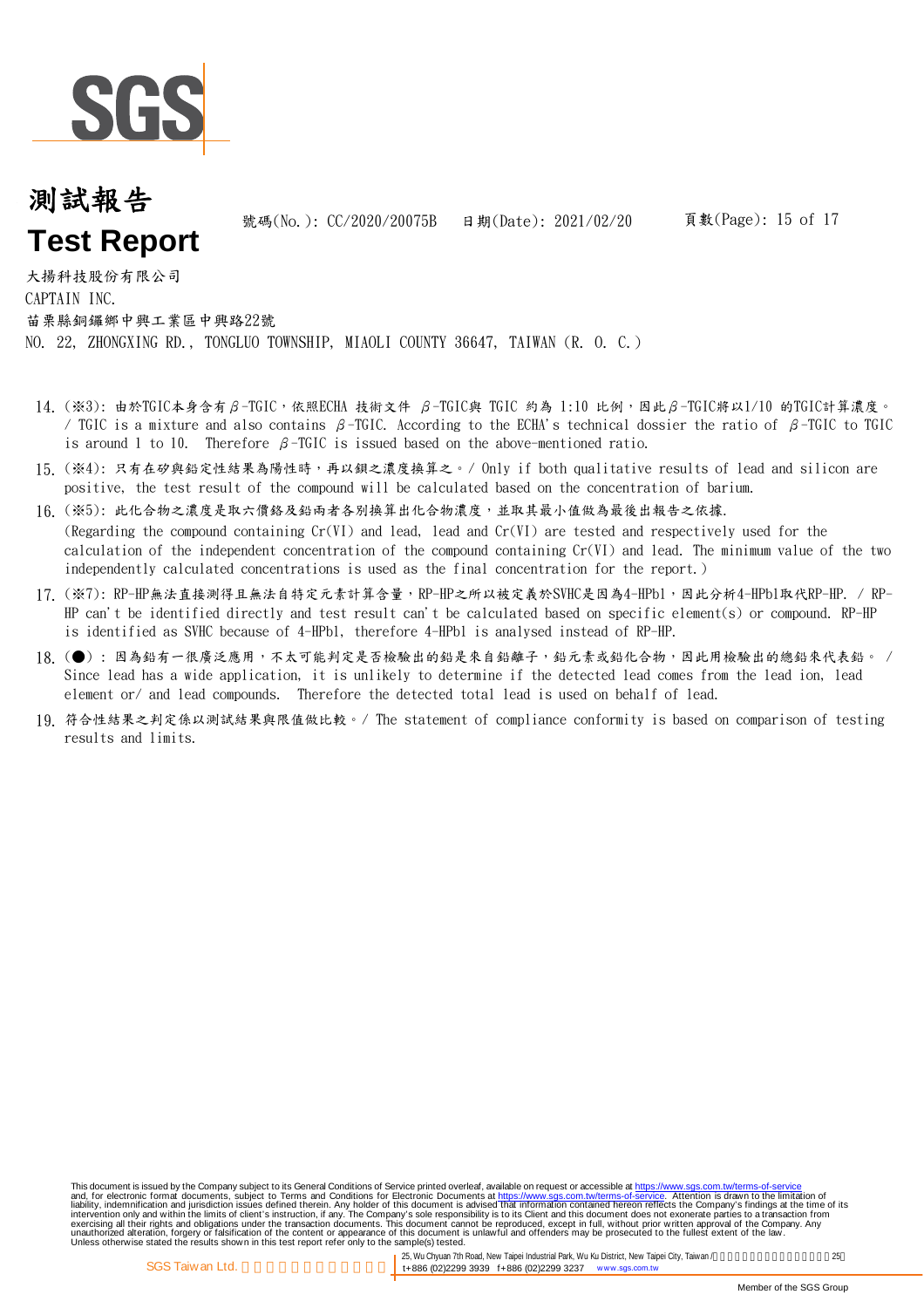

號碼(No.): CC/2020/20075B 日期(Date): 2021/02/20

大揚科技股份有限公司 CAPTAIN INC. 苗栗縣銅鑼鄉中興工業區中興路22號 NO. 22, ZHONGXING RD., TONGLUO TOWNSHIP, MIAOLI COUNTY 36647, TAIWAN (R. O. C.)

#### SVHC 分析流程圖 / Analytical flow chart of SVHC

| 取樣 / Sampling                                                                                                                                                                       |
|-------------------------------------------------------------------------------------------------------------------------------------------------------------------------------------|
|                                                                                                                                                                                     |
| 樣品以酸消化,溶劑萃取預處理 /<br>Sample pretreated by acid digestion, solvent extraction                                                                                                         |
|                                                                                                                                                                                     |
| 由感應耦合電漿發射光譜儀、紫外光可見光譜儀、氣相層析/質譜<br>儀、液相層析/質譜儀、氣相層析儀/火焰光度偵測器、液相層析/<br>質譜儀/二極體陣列偵測器、超高效能液相層析串聯質譜儀進行分<br>析。/ Analyzed by ICP-OES, UV-VIS, GC/MS, LC/MS, GC/FPD,<br>LC/MS/DAD, UPLC-MSMS. |
|                                                                                                                                                                                     |
| / Data<br>數據                                                                                                                                                                        |

This document is issued by the Company subject to its General Conditions of Service printed overleaf, available on request or accessible at https://www.sgs.com.tw/terms-of-service<br>and, for electronic format documents, subj